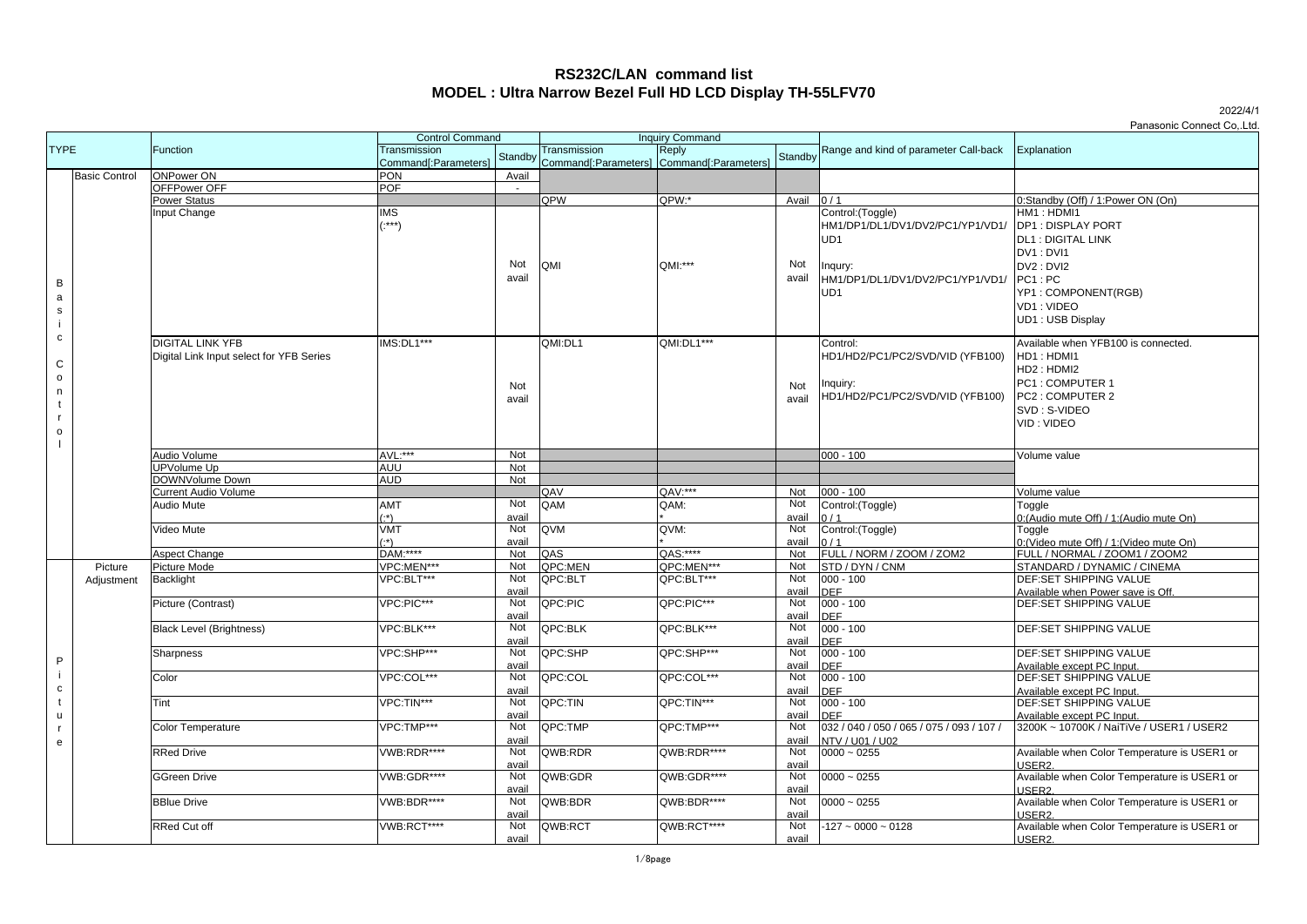| <b>TYPE</b><br>Reply<br>Function<br>Transmission<br>Range and kind of parameter Call-back<br>Explanation<br>Transmission<br>Standby<br>Standby<br>Command[:Parameters]<br>Command[:Parameters]<br>Command[:Parameters]<br>VWB:GCT****<br>QWB:GCT****<br>Not<br>Picture<br>Not<br>QWB:GCT<br>$-127 - 0000 - 0128$<br>Available when Color Temperature is USER1 or<br>GGreen Cut off<br>USER <sub>2</sub><br>avail<br>avail<br>Adjustment<br>VWB:BCT****<br>Not<br>QWB:BCT****<br>Not<br><b>BBlue Cut off</b><br>QWB:BCT<br>$-127 - 0000 - 0128$<br>Available when Color Temperature is USER1 or<br>P<br>avail<br>avail<br>USER <sub>2</sub><br>20 / 22 / 24 / 26<br>2.0 / 2.2 / 2.4 / 2.6<br>VWB:GMM**<br>Not<br>QWB:GMM<br>QWB:GMM**<br>Not<br>Gamma<br>Dynamic Contrast<br>VPC:DCO**<br>Not<br>QPC:DCO<br>QPC:DCO**<br>Not<br>$00 - 10$<br>C<br>Not<br>QPC:PAJ*<br>Not<br><b>Color Enhancement</b><br>VPC:PAJ*<br>QPC:PAJ<br>0/1<br>avail<br>avail<br>ū<br>זשעו<br>VPF:DEL**<br>$01 - 08$<br>Memory No.1 - Memory No.8<br>Memory delete<br>Memory<br>voi<br>VPF:LOD**<br>$01 - 08$<br>function<br>Memory No.1 - Memory No.8<br>Memory load<br>e<br>VPF:SAV**<br>$01 - 08$<br>Memory No.1 - Memory No.8<br>Memory save<br>Not<br>QPF:STA********<br>QPF:STA<br>/0 (Memory No.1- No.08)<br>Memory state<br>Unused/Use<br>avail<br>AAC:OUT***<br>Not<br>QAC:OUT<br>SPEAKER-OUT / LINE-OUT<br><b>Output Select</b><br>QAC:OUT***<br>Not<br>SPO / LNO<br>Sound<br>avail<br>avail<br>Adjustment<br>S<br>Sound Mode<br>AAC:MEN***<br>QAC:MEN<br>QAC:MEN***<br>STD(AUT) / DYN / CLR<br>STANDARD / DYNAMIC / CLEAR<br>Not<br>Not<br>o<br>Available when Output Select is SPEAKER-OUT.<br>avail<br>avail<br>AAC:BAS***<br>QAC:BAS<br>QAC:BAS***<br>$-20 \sim 000 \sim +20(020)$<br>Not<br>Not<br>Available when Output Select is SPEAKER-OUT.<br>ū<br>Bass<br>AAC:TRE***<br>Not<br>QAC:TRE<br>QAC:TRE***<br>Not<br>$-20 \sim 000 \sim +20(020)$<br>Available when Output Select is SPEAKER-OUT<br>Treble<br>n<br>AAC:BAL***<br>QAC:BAL<br>Available when Output Select is SPEAKER-OUT<br>Not<br>QAC:BAL***<br>Not<br>$-10 \sim 000 \sim +10(010)$<br>Balance<br>d<br>AAC:SUR***<br>Not<br>QAC:SUR<br>QAC:SUR***<br>Not<br>MON / OFF<br>ON / OFF<br>Surround<br>avail<br>avail<br>Available when Output Select is SPEAKER-OUT<br>DGE:HPO****<br>QGE:HPO<br>QGE:HPO****<br>$-100 \sim 0000 \sim +100(0100)$<br><b>Horizontal Position</b><br>Not<br>Not<br>Position/Size<br>DGE:HSZ****<br>Not<br>QGE:HSZ<br>QGE:HSZ****<br>Not<br>$-100 \sim 0000 \sim +100(0100)$<br><b>Horizontal Size</b><br>Adjustment<br><b>Vertical Position</b><br>DGE: VPO****<br>QGE:VPO<br>QGE:VPO****<br>Not<br>$-100 \sim 0000 \sim +100(0100)$<br>Not<br><b>Vertical Size</b><br>DGE:VSZ****<br>QGE:VSZ<br>QGE:VSZ****<br>$-100 \sim 0000 \sim +100(0100)$<br>Not<br>Not<br>DGE:CLK***<br>QGE:CLK<br>QGE:CLK***<br>Clock Phase<br>Not<br>Not<br>$00 - 30$<br>Dot Clock<br>DGE:DCL***<br>QGE:DCL***<br>Not<br>QGE:DCL<br>Not<br>$-5 \sim 00 \sim +5(05)$<br>Þ<br>1:1 Pixel Mode<br>DGE:DBD*<br>QGE:DBD<br>QGE:DBD*<br>0/1<br>0:OFF / 1:ON<br>Not<br>Not<br>o<br>DGE:OVS*<br>Not<br>QGE:OVS<br>QGE:OVS*<br>0:OFF / 1:ON<br>Overscan<br>Not<br>0/1<br>s<br>DGE:PSZ****<br>QGE:PSZ<br>QGE:PSZ****<br>$100 \sim 0000 \sim +100(0100)$ ,<br>Pos./Size Lump Setting<br>****<br>****<br>$-100 \sim 0000 \sim +100(0100)$ ,<br>Not<br>Not<br>****<br>$***$<br>$-100 \sim 0000 \sim +100(0100)$ ,<br>avail<br>avail<br>***<br>***<br>$-100 \sim 0000 \sim +100(0100)$<br>o<br>DGE:ASU<br>QGE:ASU<br>QGE:ASU<br><b>Auto Setup</b><br>Control:<br>Control:<br>n<br>1:Execution start<br>Inquiry:<br>Inqury:<br>Not<br>Not<br>OK / NG /<br>OK/NG/<br>avail<br>avail<br>OF / NW<br>OF(Un-performing or when not effective) /<br>NW(adjusting)<br>OSP:WOB*<br>QSP:WOB<br>QSP:WOB*<br>OFF / ON<br>Wobbling<br>Not<br>Not<br>Set up<br>0/1<br>SSU:LNG***<br>QSU:LNG<br>QSU:LNG***<br>OSD Language<br>ENG / DEU / FRA / ITL(ITA) / ESP /<br>English (UK) /German / French / Italian / Spanish /<br>Not<br>Not<br>USA / CHA / JPN / RUS<br>English (US) / Chinese/Japanese /Russian<br>avail<br>avail<br>S<br>SSU:ECS*<br>QSU:ECS<br>QSU:ECS*<br>CUSTOM / ON<br><b>ECO Mode Settings</b><br>Not<br>Not<br>0/1<br>E<br>No Signal Power Off<br>SSU:AOF*<br>Not<br>QSU:AOF<br>QSU:AOF*<br>OFF/ON<br>Not<br>0/1<br>T<br>OFF/ON<br>PC Power Management<br>SSU:DPM*<br>Not<br>QSU:DPM<br>QSU:DPM*<br>Not<br>0/1<br>U<br><b>DVI-D Power Management</b><br>SSU:DPD*<br>Not<br>QSU:DPD<br>QSU:DPD*<br>Not<br>OFF/ON<br>0/1<br>P<br><b>DVI-D1 Power Management</b><br>QSU:D1V<br>OFF / ON<br>SSU:D1V*<br>Not<br>QSU:D1V*<br>Not<br>0/1<br>DVI-D2 Power Management<br>SSU:D2V*<br>QSU:D2V<br>QSU:D2V*<br>Not<br>0/1<br>OFF/ON<br>Not<br><b>HDMI Power Management</b><br>Not<br>QSU:D1H<br>QSU:D1H*<br>Not<br>OFF / ON<br>SSU:D1H*<br>0/1<br>0/1<br>Power Save<br>SSU:ECO*<br>Not<br>QSU:ECO<br>QSU:ECO*<br>Not<br>OFF/ON |  |  | <b>Control Command</b> |  | <b>Inquiry Command</b> |  |  |  |
|---------------------------------------------------------------------------------------------------------------------------------------------------------------------------------------------------------------------------------------------------------------------------------------------------------------------------------------------------------------------------------------------------------------------------------------------------------------------------------------------------------------------------------------------------------------------------------------------------------------------------------------------------------------------------------------------------------------------------------------------------------------------------------------------------------------------------------------------------------------------------------------------------------------------------------------------------------------------------------------------------------------------------------------------------------------------------------------------------------------------------------------------------------------------------------------------------------------------------------------------------------------------------------------------------------------------------------------------------------------------------------------------------------------------------------------------------------------------------------------------------------------------------------------------------------------------------------------------------------------------------------------------------------------------------------------------------------------------------------------------------------------------------------------------------------------------------------------------------------------------------------------------------------------------------------------------------------------------------------------------------------------------------------------------------------------------------------------------------------------------------------------------------------------------------------------------------------------------------------------------------------------------------------------------------------------------------------------------------------------------------------------------------------------------------------------------------------------------------------------------------------------------------------------------------------------------------------------------------------------------------------------------------------------------------------------------------------------------------------------------------------------------------------------------------------------------------------------------------------------------------------------------------------------------------------------------------------------------------------------------------------------------------------------------------------------------------------------------------------------------------------------------------------------------------------------------------------------------------------------------------------------------------------------------------------------------------------------------------------------------------------------------------------------------------------------------------------------------------------------------------------------------------------------------------------------------------------------------------------------------------------------------------------------------------------------------------------------------------------------------------------------------------------------------------------------------------------------------------------------------------------------------------------------------------------------------------------------------------------------------------------------------------------------------------------------------------------------------------------------------------------------------------------------------------------------------------------------------------------------------------------------------------------------------------------------------------------------------------------------------------------------------------------------------------------------------------------------------------------------------------------------------------------------------------------------------------------------------------------------------------------------------------------------------------------------------------------------------------------------------------------------------------------------------------------------------------------------------------------------------------------------------------------------------------------------------------------------|--|--|------------------------|--|------------------------|--|--|--|
|                                                                                                                                                                                                                                                                                                                                                                                                                                                                                                                                                                                                                                                                                                                                                                                                                                                                                                                                                                                                                                                                                                                                                                                                                                                                                                                                                                                                                                                                                                                                                                                                                                                                                                                                                                                                                                                                                                                                                                                                                                                                                                                                                                                                                                                                                                                                                                                                                                                                                                                                                                                                                                                                                                                                                                                                                                                                                                                                                                                                                                                                                                                                                                                                                                                                                                                                                                                                                                                                                                                                                                                                                                                                                                                                                                                                                                                                                                                                                                                                                                                                                                                                                                                                                                                                                                                                                                                                                                                                                                                                                                                                                                                                                                                                                                                                                                                                                                                                                               |  |  |                        |  |                        |  |  |  |
|                                                                                                                                                                                                                                                                                                                                                                                                                                                                                                                                                                                                                                                                                                                                                                                                                                                                                                                                                                                                                                                                                                                                                                                                                                                                                                                                                                                                                                                                                                                                                                                                                                                                                                                                                                                                                                                                                                                                                                                                                                                                                                                                                                                                                                                                                                                                                                                                                                                                                                                                                                                                                                                                                                                                                                                                                                                                                                                                                                                                                                                                                                                                                                                                                                                                                                                                                                                                                                                                                                                                                                                                                                                                                                                                                                                                                                                                                                                                                                                                                                                                                                                                                                                                                                                                                                                                                                                                                                                                                                                                                                                                                                                                                                                                                                                                                                                                                                                                                               |  |  |                        |  |                        |  |  |  |
|                                                                                                                                                                                                                                                                                                                                                                                                                                                                                                                                                                                                                                                                                                                                                                                                                                                                                                                                                                                                                                                                                                                                                                                                                                                                                                                                                                                                                                                                                                                                                                                                                                                                                                                                                                                                                                                                                                                                                                                                                                                                                                                                                                                                                                                                                                                                                                                                                                                                                                                                                                                                                                                                                                                                                                                                                                                                                                                                                                                                                                                                                                                                                                                                                                                                                                                                                                                                                                                                                                                                                                                                                                                                                                                                                                                                                                                                                                                                                                                                                                                                                                                                                                                                                                                                                                                                                                                                                                                                                                                                                                                                                                                                                                                                                                                                                                                                                                                                                               |  |  |                        |  |                        |  |  |  |
|                                                                                                                                                                                                                                                                                                                                                                                                                                                                                                                                                                                                                                                                                                                                                                                                                                                                                                                                                                                                                                                                                                                                                                                                                                                                                                                                                                                                                                                                                                                                                                                                                                                                                                                                                                                                                                                                                                                                                                                                                                                                                                                                                                                                                                                                                                                                                                                                                                                                                                                                                                                                                                                                                                                                                                                                                                                                                                                                                                                                                                                                                                                                                                                                                                                                                                                                                                                                                                                                                                                                                                                                                                                                                                                                                                                                                                                                                                                                                                                                                                                                                                                                                                                                                                                                                                                                                                                                                                                                                                                                                                                                                                                                                                                                                                                                                                                                                                                                                               |  |  |                        |  |                        |  |  |  |
|                                                                                                                                                                                                                                                                                                                                                                                                                                                                                                                                                                                                                                                                                                                                                                                                                                                                                                                                                                                                                                                                                                                                                                                                                                                                                                                                                                                                                                                                                                                                                                                                                                                                                                                                                                                                                                                                                                                                                                                                                                                                                                                                                                                                                                                                                                                                                                                                                                                                                                                                                                                                                                                                                                                                                                                                                                                                                                                                                                                                                                                                                                                                                                                                                                                                                                                                                                                                                                                                                                                                                                                                                                                                                                                                                                                                                                                                                                                                                                                                                                                                                                                                                                                                                                                                                                                                                                                                                                                                                                                                                                                                                                                                                                                                                                                                                                                                                                                                                               |  |  |                        |  |                        |  |  |  |
|                                                                                                                                                                                                                                                                                                                                                                                                                                                                                                                                                                                                                                                                                                                                                                                                                                                                                                                                                                                                                                                                                                                                                                                                                                                                                                                                                                                                                                                                                                                                                                                                                                                                                                                                                                                                                                                                                                                                                                                                                                                                                                                                                                                                                                                                                                                                                                                                                                                                                                                                                                                                                                                                                                                                                                                                                                                                                                                                                                                                                                                                                                                                                                                                                                                                                                                                                                                                                                                                                                                                                                                                                                                                                                                                                                                                                                                                                                                                                                                                                                                                                                                                                                                                                                                                                                                                                                                                                                                                                                                                                                                                                                                                                                                                                                                                                                                                                                                                                               |  |  |                        |  |                        |  |  |  |
|                                                                                                                                                                                                                                                                                                                                                                                                                                                                                                                                                                                                                                                                                                                                                                                                                                                                                                                                                                                                                                                                                                                                                                                                                                                                                                                                                                                                                                                                                                                                                                                                                                                                                                                                                                                                                                                                                                                                                                                                                                                                                                                                                                                                                                                                                                                                                                                                                                                                                                                                                                                                                                                                                                                                                                                                                                                                                                                                                                                                                                                                                                                                                                                                                                                                                                                                                                                                                                                                                                                                                                                                                                                                                                                                                                                                                                                                                                                                                                                                                                                                                                                                                                                                                                                                                                                                                                                                                                                                                                                                                                                                                                                                                                                                                                                                                                                                                                                                                               |  |  |                        |  |                        |  |  |  |
|                                                                                                                                                                                                                                                                                                                                                                                                                                                                                                                                                                                                                                                                                                                                                                                                                                                                                                                                                                                                                                                                                                                                                                                                                                                                                                                                                                                                                                                                                                                                                                                                                                                                                                                                                                                                                                                                                                                                                                                                                                                                                                                                                                                                                                                                                                                                                                                                                                                                                                                                                                                                                                                                                                                                                                                                                                                                                                                                                                                                                                                                                                                                                                                                                                                                                                                                                                                                                                                                                                                                                                                                                                                                                                                                                                                                                                                                                                                                                                                                                                                                                                                                                                                                                                                                                                                                                                                                                                                                                                                                                                                                                                                                                                                                                                                                                                                                                                                                                               |  |  |                        |  |                        |  |  |  |
|                                                                                                                                                                                                                                                                                                                                                                                                                                                                                                                                                                                                                                                                                                                                                                                                                                                                                                                                                                                                                                                                                                                                                                                                                                                                                                                                                                                                                                                                                                                                                                                                                                                                                                                                                                                                                                                                                                                                                                                                                                                                                                                                                                                                                                                                                                                                                                                                                                                                                                                                                                                                                                                                                                                                                                                                                                                                                                                                                                                                                                                                                                                                                                                                                                                                                                                                                                                                                                                                                                                                                                                                                                                                                                                                                                                                                                                                                                                                                                                                                                                                                                                                                                                                                                                                                                                                                                                                                                                                                                                                                                                                                                                                                                                                                                                                                                                                                                                                                               |  |  |                        |  |                        |  |  |  |
|                                                                                                                                                                                                                                                                                                                                                                                                                                                                                                                                                                                                                                                                                                                                                                                                                                                                                                                                                                                                                                                                                                                                                                                                                                                                                                                                                                                                                                                                                                                                                                                                                                                                                                                                                                                                                                                                                                                                                                                                                                                                                                                                                                                                                                                                                                                                                                                                                                                                                                                                                                                                                                                                                                                                                                                                                                                                                                                                                                                                                                                                                                                                                                                                                                                                                                                                                                                                                                                                                                                                                                                                                                                                                                                                                                                                                                                                                                                                                                                                                                                                                                                                                                                                                                                                                                                                                                                                                                                                                                                                                                                                                                                                                                                                                                                                                                                                                                                                                               |  |  |                        |  |                        |  |  |  |
|                                                                                                                                                                                                                                                                                                                                                                                                                                                                                                                                                                                                                                                                                                                                                                                                                                                                                                                                                                                                                                                                                                                                                                                                                                                                                                                                                                                                                                                                                                                                                                                                                                                                                                                                                                                                                                                                                                                                                                                                                                                                                                                                                                                                                                                                                                                                                                                                                                                                                                                                                                                                                                                                                                                                                                                                                                                                                                                                                                                                                                                                                                                                                                                                                                                                                                                                                                                                                                                                                                                                                                                                                                                                                                                                                                                                                                                                                                                                                                                                                                                                                                                                                                                                                                                                                                                                                                                                                                                                                                                                                                                                                                                                                                                                                                                                                                                                                                                                                               |  |  |                        |  |                        |  |  |  |
|                                                                                                                                                                                                                                                                                                                                                                                                                                                                                                                                                                                                                                                                                                                                                                                                                                                                                                                                                                                                                                                                                                                                                                                                                                                                                                                                                                                                                                                                                                                                                                                                                                                                                                                                                                                                                                                                                                                                                                                                                                                                                                                                                                                                                                                                                                                                                                                                                                                                                                                                                                                                                                                                                                                                                                                                                                                                                                                                                                                                                                                                                                                                                                                                                                                                                                                                                                                                                                                                                                                                                                                                                                                                                                                                                                                                                                                                                                                                                                                                                                                                                                                                                                                                                                                                                                                                                                                                                                                                                                                                                                                                                                                                                                                                                                                                                                                                                                                                                               |  |  |                        |  |                        |  |  |  |
|                                                                                                                                                                                                                                                                                                                                                                                                                                                                                                                                                                                                                                                                                                                                                                                                                                                                                                                                                                                                                                                                                                                                                                                                                                                                                                                                                                                                                                                                                                                                                                                                                                                                                                                                                                                                                                                                                                                                                                                                                                                                                                                                                                                                                                                                                                                                                                                                                                                                                                                                                                                                                                                                                                                                                                                                                                                                                                                                                                                                                                                                                                                                                                                                                                                                                                                                                                                                                                                                                                                                                                                                                                                                                                                                                                                                                                                                                                                                                                                                                                                                                                                                                                                                                                                                                                                                                                                                                                                                                                                                                                                                                                                                                                                                                                                                                                                                                                                                                               |  |  |                        |  |                        |  |  |  |
|                                                                                                                                                                                                                                                                                                                                                                                                                                                                                                                                                                                                                                                                                                                                                                                                                                                                                                                                                                                                                                                                                                                                                                                                                                                                                                                                                                                                                                                                                                                                                                                                                                                                                                                                                                                                                                                                                                                                                                                                                                                                                                                                                                                                                                                                                                                                                                                                                                                                                                                                                                                                                                                                                                                                                                                                                                                                                                                                                                                                                                                                                                                                                                                                                                                                                                                                                                                                                                                                                                                                                                                                                                                                                                                                                                                                                                                                                                                                                                                                                                                                                                                                                                                                                                                                                                                                                                                                                                                                                                                                                                                                                                                                                                                                                                                                                                                                                                                                                               |  |  |                        |  |                        |  |  |  |
|                                                                                                                                                                                                                                                                                                                                                                                                                                                                                                                                                                                                                                                                                                                                                                                                                                                                                                                                                                                                                                                                                                                                                                                                                                                                                                                                                                                                                                                                                                                                                                                                                                                                                                                                                                                                                                                                                                                                                                                                                                                                                                                                                                                                                                                                                                                                                                                                                                                                                                                                                                                                                                                                                                                                                                                                                                                                                                                                                                                                                                                                                                                                                                                                                                                                                                                                                                                                                                                                                                                                                                                                                                                                                                                                                                                                                                                                                                                                                                                                                                                                                                                                                                                                                                                                                                                                                                                                                                                                                                                                                                                                                                                                                                                                                                                                                                                                                                                                                               |  |  |                        |  |                        |  |  |  |
|                                                                                                                                                                                                                                                                                                                                                                                                                                                                                                                                                                                                                                                                                                                                                                                                                                                                                                                                                                                                                                                                                                                                                                                                                                                                                                                                                                                                                                                                                                                                                                                                                                                                                                                                                                                                                                                                                                                                                                                                                                                                                                                                                                                                                                                                                                                                                                                                                                                                                                                                                                                                                                                                                                                                                                                                                                                                                                                                                                                                                                                                                                                                                                                                                                                                                                                                                                                                                                                                                                                                                                                                                                                                                                                                                                                                                                                                                                                                                                                                                                                                                                                                                                                                                                                                                                                                                                                                                                                                                                                                                                                                                                                                                                                                                                                                                                                                                                                                                               |  |  |                        |  |                        |  |  |  |
|                                                                                                                                                                                                                                                                                                                                                                                                                                                                                                                                                                                                                                                                                                                                                                                                                                                                                                                                                                                                                                                                                                                                                                                                                                                                                                                                                                                                                                                                                                                                                                                                                                                                                                                                                                                                                                                                                                                                                                                                                                                                                                                                                                                                                                                                                                                                                                                                                                                                                                                                                                                                                                                                                                                                                                                                                                                                                                                                                                                                                                                                                                                                                                                                                                                                                                                                                                                                                                                                                                                                                                                                                                                                                                                                                                                                                                                                                                                                                                                                                                                                                                                                                                                                                                                                                                                                                                                                                                                                                                                                                                                                                                                                                                                                                                                                                                                                                                                                                               |  |  |                        |  |                        |  |  |  |
|                                                                                                                                                                                                                                                                                                                                                                                                                                                                                                                                                                                                                                                                                                                                                                                                                                                                                                                                                                                                                                                                                                                                                                                                                                                                                                                                                                                                                                                                                                                                                                                                                                                                                                                                                                                                                                                                                                                                                                                                                                                                                                                                                                                                                                                                                                                                                                                                                                                                                                                                                                                                                                                                                                                                                                                                                                                                                                                                                                                                                                                                                                                                                                                                                                                                                                                                                                                                                                                                                                                                                                                                                                                                                                                                                                                                                                                                                                                                                                                                                                                                                                                                                                                                                                                                                                                                                                                                                                                                                                                                                                                                                                                                                                                                                                                                                                                                                                                                                               |  |  |                        |  |                        |  |  |  |
|                                                                                                                                                                                                                                                                                                                                                                                                                                                                                                                                                                                                                                                                                                                                                                                                                                                                                                                                                                                                                                                                                                                                                                                                                                                                                                                                                                                                                                                                                                                                                                                                                                                                                                                                                                                                                                                                                                                                                                                                                                                                                                                                                                                                                                                                                                                                                                                                                                                                                                                                                                                                                                                                                                                                                                                                                                                                                                                                                                                                                                                                                                                                                                                                                                                                                                                                                                                                                                                                                                                                                                                                                                                                                                                                                                                                                                                                                                                                                                                                                                                                                                                                                                                                                                                                                                                                                                                                                                                                                                                                                                                                                                                                                                                                                                                                                                                                                                                                                               |  |  |                        |  |                        |  |  |  |
|                                                                                                                                                                                                                                                                                                                                                                                                                                                                                                                                                                                                                                                                                                                                                                                                                                                                                                                                                                                                                                                                                                                                                                                                                                                                                                                                                                                                                                                                                                                                                                                                                                                                                                                                                                                                                                                                                                                                                                                                                                                                                                                                                                                                                                                                                                                                                                                                                                                                                                                                                                                                                                                                                                                                                                                                                                                                                                                                                                                                                                                                                                                                                                                                                                                                                                                                                                                                                                                                                                                                                                                                                                                                                                                                                                                                                                                                                                                                                                                                                                                                                                                                                                                                                                                                                                                                                                                                                                                                                                                                                                                                                                                                                                                                                                                                                                                                                                                                                               |  |  |                        |  |                        |  |  |  |
|                                                                                                                                                                                                                                                                                                                                                                                                                                                                                                                                                                                                                                                                                                                                                                                                                                                                                                                                                                                                                                                                                                                                                                                                                                                                                                                                                                                                                                                                                                                                                                                                                                                                                                                                                                                                                                                                                                                                                                                                                                                                                                                                                                                                                                                                                                                                                                                                                                                                                                                                                                                                                                                                                                                                                                                                                                                                                                                                                                                                                                                                                                                                                                                                                                                                                                                                                                                                                                                                                                                                                                                                                                                                                                                                                                                                                                                                                                                                                                                                                                                                                                                                                                                                                                                                                                                                                                                                                                                                                                                                                                                                                                                                                                                                                                                                                                                                                                                                                               |  |  |                        |  |                        |  |  |  |
|                                                                                                                                                                                                                                                                                                                                                                                                                                                                                                                                                                                                                                                                                                                                                                                                                                                                                                                                                                                                                                                                                                                                                                                                                                                                                                                                                                                                                                                                                                                                                                                                                                                                                                                                                                                                                                                                                                                                                                                                                                                                                                                                                                                                                                                                                                                                                                                                                                                                                                                                                                                                                                                                                                                                                                                                                                                                                                                                                                                                                                                                                                                                                                                                                                                                                                                                                                                                                                                                                                                                                                                                                                                                                                                                                                                                                                                                                                                                                                                                                                                                                                                                                                                                                                                                                                                                                                                                                                                                                                                                                                                                                                                                                                                                                                                                                                                                                                                                                               |  |  |                        |  |                        |  |  |  |
|                                                                                                                                                                                                                                                                                                                                                                                                                                                                                                                                                                                                                                                                                                                                                                                                                                                                                                                                                                                                                                                                                                                                                                                                                                                                                                                                                                                                                                                                                                                                                                                                                                                                                                                                                                                                                                                                                                                                                                                                                                                                                                                                                                                                                                                                                                                                                                                                                                                                                                                                                                                                                                                                                                                                                                                                                                                                                                                                                                                                                                                                                                                                                                                                                                                                                                                                                                                                                                                                                                                                                                                                                                                                                                                                                                                                                                                                                                                                                                                                                                                                                                                                                                                                                                                                                                                                                                                                                                                                                                                                                                                                                                                                                                                                                                                                                                                                                                                                                               |  |  |                        |  |                        |  |  |  |
|                                                                                                                                                                                                                                                                                                                                                                                                                                                                                                                                                                                                                                                                                                                                                                                                                                                                                                                                                                                                                                                                                                                                                                                                                                                                                                                                                                                                                                                                                                                                                                                                                                                                                                                                                                                                                                                                                                                                                                                                                                                                                                                                                                                                                                                                                                                                                                                                                                                                                                                                                                                                                                                                                                                                                                                                                                                                                                                                                                                                                                                                                                                                                                                                                                                                                                                                                                                                                                                                                                                                                                                                                                                                                                                                                                                                                                                                                                                                                                                                                                                                                                                                                                                                                                                                                                                                                                                                                                                                                                                                                                                                                                                                                                                                                                                                                                                                                                                                                               |  |  |                        |  |                        |  |  |  |
|                                                                                                                                                                                                                                                                                                                                                                                                                                                                                                                                                                                                                                                                                                                                                                                                                                                                                                                                                                                                                                                                                                                                                                                                                                                                                                                                                                                                                                                                                                                                                                                                                                                                                                                                                                                                                                                                                                                                                                                                                                                                                                                                                                                                                                                                                                                                                                                                                                                                                                                                                                                                                                                                                                                                                                                                                                                                                                                                                                                                                                                                                                                                                                                                                                                                                                                                                                                                                                                                                                                                                                                                                                                                                                                                                                                                                                                                                                                                                                                                                                                                                                                                                                                                                                                                                                                                                                                                                                                                                                                                                                                                                                                                                                                                                                                                                                                                                                                                                               |  |  |                        |  |                        |  |  |  |
|                                                                                                                                                                                                                                                                                                                                                                                                                                                                                                                                                                                                                                                                                                                                                                                                                                                                                                                                                                                                                                                                                                                                                                                                                                                                                                                                                                                                                                                                                                                                                                                                                                                                                                                                                                                                                                                                                                                                                                                                                                                                                                                                                                                                                                                                                                                                                                                                                                                                                                                                                                                                                                                                                                                                                                                                                                                                                                                                                                                                                                                                                                                                                                                                                                                                                                                                                                                                                                                                                                                                                                                                                                                                                                                                                                                                                                                                                                                                                                                                                                                                                                                                                                                                                                                                                                                                                                                                                                                                                                                                                                                                                                                                                                                                                                                                                                                                                                                                                               |  |  |                        |  |                        |  |  |  |
|                                                                                                                                                                                                                                                                                                                                                                                                                                                                                                                                                                                                                                                                                                                                                                                                                                                                                                                                                                                                                                                                                                                                                                                                                                                                                                                                                                                                                                                                                                                                                                                                                                                                                                                                                                                                                                                                                                                                                                                                                                                                                                                                                                                                                                                                                                                                                                                                                                                                                                                                                                                                                                                                                                                                                                                                                                                                                                                                                                                                                                                                                                                                                                                                                                                                                                                                                                                                                                                                                                                                                                                                                                                                                                                                                                                                                                                                                                                                                                                                                                                                                                                                                                                                                                                                                                                                                                                                                                                                                                                                                                                                                                                                                                                                                                                                                                                                                                                                                               |  |  |                        |  |                        |  |  |  |
|                                                                                                                                                                                                                                                                                                                                                                                                                                                                                                                                                                                                                                                                                                                                                                                                                                                                                                                                                                                                                                                                                                                                                                                                                                                                                                                                                                                                                                                                                                                                                                                                                                                                                                                                                                                                                                                                                                                                                                                                                                                                                                                                                                                                                                                                                                                                                                                                                                                                                                                                                                                                                                                                                                                                                                                                                                                                                                                                                                                                                                                                                                                                                                                                                                                                                                                                                                                                                                                                                                                                                                                                                                                                                                                                                                                                                                                                                                                                                                                                                                                                                                                                                                                                                                                                                                                                                                                                                                                                                                                                                                                                                                                                                                                                                                                                                                                                                                                                                               |  |  |                        |  |                        |  |  |  |
|                                                                                                                                                                                                                                                                                                                                                                                                                                                                                                                                                                                                                                                                                                                                                                                                                                                                                                                                                                                                                                                                                                                                                                                                                                                                                                                                                                                                                                                                                                                                                                                                                                                                                                                                                                                                                                                                                                                                                                                                                                                                                                                                                                                                                                                                                                                                                                                                                                                                                                                                                                                                                                                                                                                                                                                                                                                                                                                                                                                                                                                                                                                                                                                                                                                                                                                                                                                                                                                                                                                                                                                                                                                                                                                                                                                                                                                                                                                                                                                                                                                                                                                                                                                                                                                                                                                                                                                                                                                                                                                                                                                                                                                                                                                                                                                                                                                                                                                                                               |  |  |                        |  |                        |  |  |  |
|                                                                                                                                                                                                                                                                                                                                                                                                                                                                                                                                                                                                                                                                                                                                                                                                                                                                                                                                                                                                                                                                                                                                                                                                                                                                                                                                                                                                                                                                                                                                                                                                                                                                                                                                                                                                                                                                                                                                                                                                                                                                                                                                                                                                                                                                                                                                                                                                                                                                                                                                                                                                                                                                                                                                                                                                                                                                                                                                                                                                                                                                                                                                                                                                                                                                                                                                                                                                                                                                                                                                                                                                                                                                                                                                                                                                                                                                                                                                                                                                                                                                                                                                                                                                                                                                                                                                                                                                                                                                                                                                                                                                                                                                                                                                                                                                                                                                                                                                                               |  |  |                        |  |                        |  |  |  |
|                                                                                                                                                                                                                                                                                                                                                                                                                                                                                                                                                                                                                                                                                                                                                                                                                                                                                                                                                                                                                                                                                                                                                                                                                                                                                                                                                                                                                                                                                                                                                                                                                                                                                                                                                                                                                                                                                                                                                                                                                                                                                                                                                                                                                                                                                                                                                                                                                                                                                                                                                                                                                                                                                                                                                                                                                                                                                                                                                                                                                                                                                                                                                                                                                                                                                                                                                                                                                                                                                                                                                                                                                                                                                                                                                                                                                                                                                                                                                                                                                                                                                                                                                                                                                                                                                                                                                                                                                                                                                                                                                                                                                                                                                                                                                                                                                                                                                                                                                               |  |  |                        |  |                        |  |  |  |
|                                                                                                                                                                                                                                                                                                                                                                                                                                                                                                                                                                                                                                                                                                                                                                                                                                                                                                                                                                                                                                                                                                                                                                                                                                                                                                                                                                                                                                                                                                                                                                                                                                                                                                                                                                                                                                                                                                                                                                                                                                                                                                                                                                                                                                                                                                                                                                                                                                                                                                                                                                                                                                                                                                                                                                                                                                                                                                                                                                                                                                                                                                                                                                                                                                                                                                                                                                                                                                                                                                                                                                                                                                                                                                                                                                                                                                                                                                                                                                                                                                                                                                                                                                                                                                                                                                                                                                                                                                                                                                                                                                                                                                                                                                                                                                                                                                                                                                                                                               |  |  |                        |  |                        |  |  |  |
|                                                                                                                                                                                                                                                                                                                                                                                                                                                                                                                                                                                                                                                                                                                                                                                                                                                                                                                                                                                                                                                                                                                                                                                                                                                                                                                                                                                                                                                                                                                                                                                                                                                                                                                                                                                                                                                                                                                                                                                                                                                                                                                                                                                                                                                                                                                                                                                                                                                                                                                                                                                                                                                                                                                                                                                                                                                                                                                                                                                                                                                                                                                                                                                                                                                                                                                                                                                                                                                                                                                                                                                                                                                                                                                                                                                                                                                                                                                                                                                                                                                                                                                                                                                                                                                                                                                                                                                                                                                                                                                                                                                                                                                                                                                                                                                                                                                                                                                                                               |  |  |                        |  |                        |  |  |  |
|                                                                                                                                                                                                                                                                                                                                                                                                                                                                                                                                                                                                                                                                                                                                                                                                                                                                                                                                                                                                                                                                                                                                                                                                                                                                                                                                                                                                                                                                                                                                                                                                                                                                                                                                                                                                                                                                                                                                                                                                                                                                                                                                                                                                                                                                                                                                                                                                                                                                                                                                                                                                                                                                                                                                                                                                                                                                                                                                                                                                                                                                                                                                                                                                                                                                                                                                                                                                                                                                                                                                                                                                                                                                                                                                                                                                                                                                                                                                                                                                                                                                                                                                                                                                                                                                                                                                                                                                                                                                                                                                                                                                                                                                                                                                                                                                                                                                                                                                                               |  |  |                        |  |                        |  |  |  |
|                                                                                                                                                                                                                                                                                                                                                                                                                                                                                                                                                                                                                                                                                                                                                                                                                                                                                                                                                                                                                                                                                                                                                                                                                                                                                                                                                                                                                                                                                                                                                                                                                                                                                                                                                                                                                                                                                                                                                                                                                                                                                                                                                                                                                                                                                                                                                                                                                                                                                                                                                                                                                                                                                                                                                                                                                                                                                                                                                                                                                                                                                                                                                                                                                                                                                                                                                                                                                                                                                                                                                                                                                                                                                                                                                                                                                                                                                                                                                                                                                                                                                                                                                                                                                                                                                                                                                                                                                                                                                                                                                                                                                                                                                                                                                                                                                                                                                                                                                               |  |  |                        |  |                        |  |  |  |
|                                                                                                                                                                                                                                                                                                                                                                                                                                                                                                                                                                                                                                                                                                                                                                                                                                                                                                                                                                                                                                                                                                                                                                                                                                                                                                                                                                                                                                                                                                                                                                                                                                                                                                                                                                                                                                                                                                                                                                                                                                                                                                                                                                                                                                                                                                                                                                                                                                                                                                                                                                                                                                                                                                                                                                                                                                                                                                                                                                                                                                                                                                                                                                                                                                                                                                                                                                                                                                                                                                                                                                                                                                                                                                                                                                                                                                                                                                                                                                                                                                                                                                                                                                                                                                                                                                                                                                                                                                                                                                                                                                                                                                                                                                                                                                                                                                                                                                                                                               |  |  |                        |  |                        |  |  |  |
|                                                                                                                                                                                                                                                                                                                                                                                                                                                                                                                                                                                                                                                                                                                                                                                                                                                                                                                                                                                                                                                                                                                                                                                                                                                                                                                                                                                                                                                                                                                                                                                                                                                                                                                                                                                                                                                                                                                                                                                                                                                                                                                                                                                                                                                                                                                                                                                                                                                                                                                                                                                                                                                                                                                                                                                                                                                                                                                                                                                                                                                                                                                                                                                                                                                                                                                                                                                                                                                                                                                                                                                                                                                                                                                                                                                                                                                                                                                                                                                                                                                                                                                                                                                                                                                                                                                                                                                                                                                                                                                                                                                                                                                                                                                                                                                                                                                                                                                                                               |  |  |                        |  |                        |  |  |  |
|                                                                                                                                                                                                                                                                                                                                                                                                                                                                                                                                                                                                                                                                                                                                                                                                                                                                                                                                                                                                                                                                                                                                                                                                                                                                                                                                                                                                                                                                                                                                                                                                                                                                                                                                                                                                                                                                                                                                                                                                                                                                                                                                                                                                                                                                                                                                                                                                                                                                                                                                                                                                                                                                                                                                                                                                                                                                                                                                                                                                                                                                                                                                                                                                                                                                                                                                                                                                                                                                                                                                                                                                                                                                                                                                                                                                                                                                                                                                                                                                                                                                                                                                                                                                                                                                                                                                                                                                                                                                                                                                                                                                                                                                                                                                                                                                                                                                                                                                                               |  |  |                        |  |                        |  |  |  |
|                                                                                                                                                                                                                                                                                                                                                                                                                                                                                                                                                                                                                                                                                                                                                                                                                                                                                                                                                                                                                                                                                                                                                                                                                                                                                                                                                                                                                                                                                                                                                                                                                                                                                                                                                                                                                                                                                                                                                                                                                                                                                                                                                                                                                                                                                                                                                                                                                                                                                                                                                                                                                                                                                                                                                                                                                                                                                                                                                                                                                                                                                                                                                                                                                                                                                                                                                                                                                                                                                                                                                                                                                                                                                                                                                                                                                                                                                                                                                                                                                                                                                                                                                                                                                                                                                                                                                                                                                                                                                                                                                                                                                                                                                                                                                                                                                                                                                                                                                               |  |  |                        |  |                        |  |  |  |
|                                                                                                                                                                                                                                                                                                                                                                                                                                                                                                                                                                                                                                                                                                                                                                                                                                                                                                                                                                                                                                                                                                                                                                                                                                                                                                                                                                                                                                                                                                                                                                                                                                                                                                                                                                                                                                                                                                                                                                                                                                                                                                                                                                                                                                                                                                                                                                                                                                                                                                                                                                                                                                                                                                                                                                                                                                                                                                                                                                                                                                                                                                                                                                                                                                                                                                                                                                                                                                                                                                                                                                                                                                                                                                                                                                                                                                                                                                                                                                                                                                                                                                                                                                                                                                                                                                                                                                                                                                                                                                                                                                                                                                                                                                                                                                                                                                                                                                                                                               |  |  |                        |  |                        |  |  |  |
|                                                                                                                                                                                                                                                                                                                                                                                                                                                                                                                                                                                                                                                                                                                                                                                                                                                                                                                                                                                                                                                                                                                                                                                                                                                                                                                                                                                                                                                                                                                                                                                                                                                                                                                                                                                                                                                                                                                                                                                                                                                                                                                                                                                                                                                                                                                                                                                                                                                                                                                                                                                                                                                                                                                                                                                                                                                                                                                                                                                                                                                                                                                                                                                                                                                                                                                                                                                                                                                                                                                                                                                                                                                                                                                                                                                                                                                                                                                                                                                                                                                                                                                                                                                                                                                                                                                                                                                                                                                                                                                                                                                                                                                                                                                                                                                                                                                                                                                                                               |  |  |                        |  |                        |  |  |  |
|                                                                                                                                                                                                                                                                                                                                                                                                                                                                                                                                                                                                                                                                                                                                                                                                                                                                                                                                                                                                                                                                                                                                                                                                                                                                                                                                                                                                                                                                                                                                                                                                                                                                                                                                                                                                                                                                                                                                                                                                                                                                                                                                                                                                                                                                                                                                                                                                                                                                                                                                                                                                                                                                                                                                                                                                                                                                                                                                                                                                                                                                                                                                                                                                                                                                                                                                                                                                                                                                                                                                                                                                                                                                                                                                                                                                                                                                                                                                                                                                                                                                                                                                                                                                                                                                                                                                                                                                                                                                                                                                                                                                                                                                                                                                                                                                                                                                                                                                                               |  |  |                        |  |                        |  |  |  |
|                                                                                                                                                                                                                                                                                                                                                                                                                                                                                                                                                                                                                                                                                                                                                                                                                                                                                                                                                                                                                                                                                                                                                                                                                                                                                                                                                                                                                                                                                                                                                                                                                                                                                                                                                                                                                                                                                                                                                                                                                                                                                                                                                                                                                                                                                                                                                                                                                                                                                                                                                                                                                                                                                                                                                                                                                                                                                                                                                                                                                                                                                                                                                                                                                                                                                                                                                                                                                                                                                                                                                                                                                                                                                                                                                                                                                                                                                                                                                                                                                                                                                                                                                                                                                                                                                                                                                                                                                                                                                                                                                                                                                                                                                                                                                                                                                                                                                                                                                               |  |  |                        |  |                        |  |  |  |
|                                                                                                                                                                                                                                                                                                                                                                                                                                                                                                                                                                                                                                                                                                                                                                                                                                                                                                                                                                                                                                                                                                                                                                                                                                                                                                                                                                                                                                                                                                                                                                                                                                                                                                                                                                                                                                                                                                                                                                                                                                                                                                                                                                                                                                                                                                                                                                                                                                                                                                                                                                                                                                                                                                                                                                                                                                                                                                                                                                                                                                                                                                                                                                                                                                                                                                                                                                                                                                                                                                                                                                                                                                                                                                                                                                                                                                                                                                                                                                                                                                                                                                                                                                                                                                                                                                                                                                                                                                                                                                                                                                                                                                                                                                                                                                                                                                                                                                                                                               |  |  |                        |  |                        |  |  |  |
|                                                                                                                                                                                                                                                                                                                                                                                                                                                                                                                                                                                                                                                                                                                                                                                                                                                                                                                                                                                                                                                                                                                                                                                                                                                                                                                                                                                                                                                                                                                                                                                                                                                                                                                                                                                                                                                                                                                                                                                                                                                                                                                                                                                                                                                                                                                                                                                                                                                                                                                                                                                                                                                                                                                                                                                                                                                                                                                                                                                                                                                                                                                                                                                                                                                                                                                                                                                                                                                                                                                                                                                                                                                                                                                                                                                                                                                                                                                                                                                                                                                                                                                                                                                                                                                                                                                                                                                                                                                                                                                                                                                                                                                                                                                                                                                                                                                                                                                                                               |  |  |                        |  |                        |  |  |  |
|                                                                                                                                                                                                                                                                                                                                                                                                                                                                                                                                                                                                                                                                                                                                                                                                                                                                                                                                                                                                                                                                                                                                                                                                                                                                                                                                                                                                                                                                                                                                                                                                                                                                                                                                                                                                                                                                                                                                                                                                                                                                                                                                                                                                                                                                                                                                                                                                                                                                                                                                                                                                                                                                                                                                                                                                                                                                                                                                                                                                                                                                                                                                                                                                                                                                                                                                                                                                                                                                                                                                                                                                                                                                                                                                                                                                                                                                                                                                                                                                                                                                                                                                                                                                                                                                                                                                                                                                                                                                                                                                                                                                                                                                                                                                                                                                                                                                                                                                                               |  |  |                        |  |                        |  |  |  |
|                                                                                                                                                                                                                                                                                                                                                                                                                                                                                                                                                                                                                                                                                                                                                                                                                                                                                                                                                                                                                                                                                                                                                                                                                                                                                                                                                                                                                                                                                                                                                                                                                                                                                                                                                                                                                                                                                                                                                                                                                                                                                                                                                                                                                                                                                                                                                                                                                                                                                                                                                                                                                                                                                                                                                                                                                                                                                                                                                                                                                                                                                                                                                                                                                                                                                                                                                                                                                                                                                                                                                                                                                                                                                                                                                                                                                                                                                                                                                                                                                                                                                                                                                                                                                                                                                                                                                                                                                                                                                                                                                                                                                                                                                                                                                                                                                                                                                                                                                               |  |  |                        |  |                        |  |  |  |
|                                                                                                                                                                                                                                                                                                                                                                                                                                                                                                                                                                                                                                                                                                                                                                                                                                                                                                                                                                                                                                                                                                                                                                                                                                                                                                                                                                                                                                                                                                                                                                                                                                                                                                                                                                                                                                                                                                                                                                                                                                                                                                                                                                                                                                                                                                                                                                                                                                                                                                                                                                                                                                                                                                                                                                                                                                                                                                                                                                                                                                                                                                                                                                                                                                                                                                                                                                                                                                                                                                                                                                                                                                                                                                                                                                                                                                                                                                                                                                                                                                                                                                                                                                                                                                                                                                                                                                                                                                                                                                                                                                                                                                                                                                                                                                                                                                                                                                                                                               |  |  |                        |  |                        |  |  |  |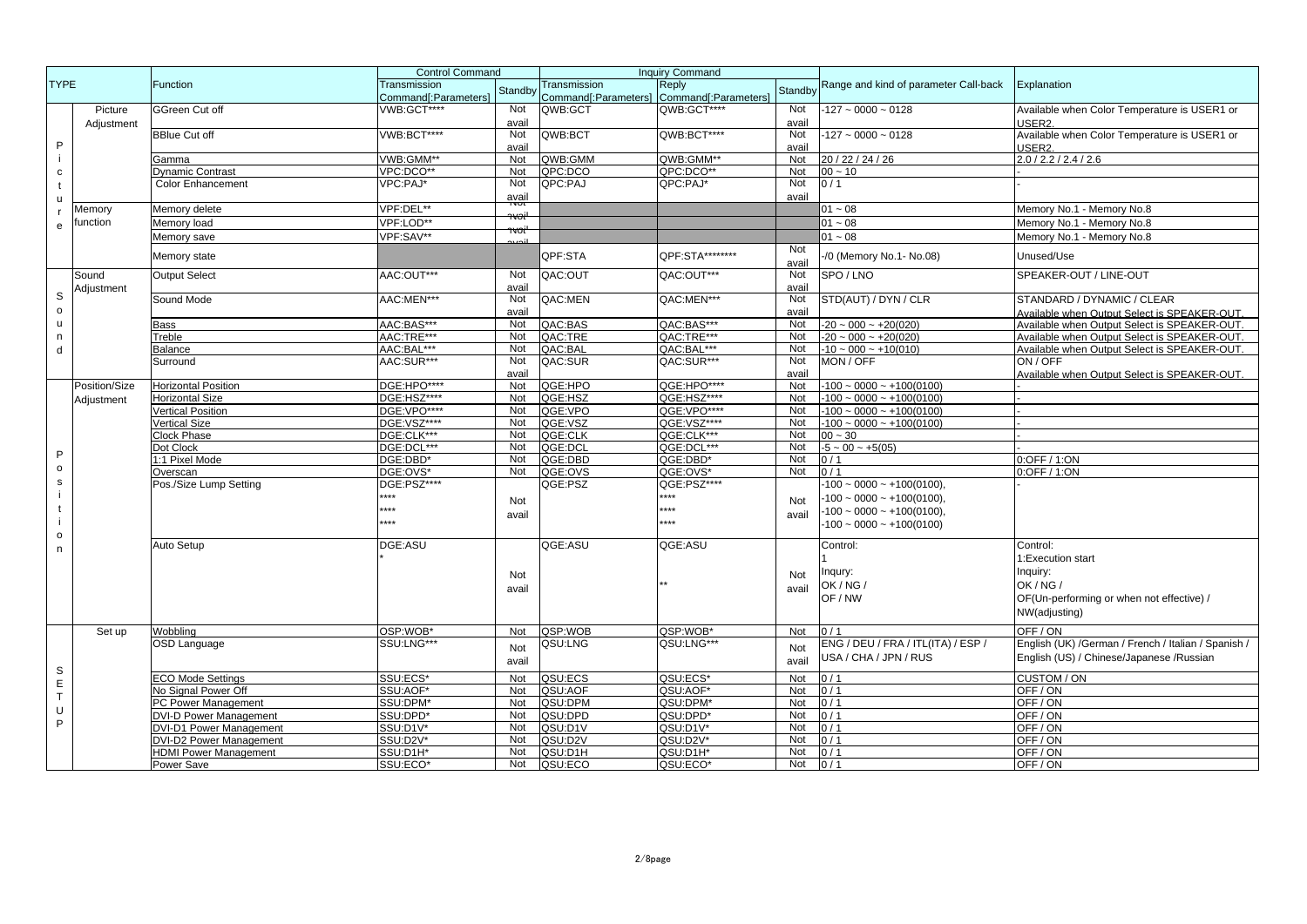|             |        |                                      | <b>Control Command</b>               |         |                                      | <b>Inquiry Command</b>        |         |                                                                                |                                              |
|-------------|--------|--------------------------------------|--------------------------------------|---------|--------------------------------------|-------------------------------|---------|--------------------------------------------------------------------------------|----------------------------------------------|
| <b>TYPE</b> |        | Function                             | Transmission<br>Command[:Parameters] | Standby | Transmission<br>Command[:Parameters] | Reply<br>Command[:Parameters] | Standby | Range and kind of parameter Call-back                                          | Explanation                                  |
|             | Set up | DIGITAL LINK OUT SELECT              | SSU:DLO***                           |         | QSU:DLO                              | QSU:DLO***                    |         | OFF / ALL / DL1 / DP1 / HM1 / DV1 /                                            | OFF:                                         |
|             |        |                                      |                                      |         |                                      |                               |         | DV <sub>2</sub>                                                                | ALL: Monitor Out(Digital)                    |
|             |        |                                      |                                      |         |                                      |                               |         |                                                                                | DL1: DIGITAL LINK                            |
|             |        |                                      |                                      | Not     |                                      |                               | Not     |                                                                                | DP1: DISPLAY PORT                            |
|             |        |                                      |                                      | avail   |                                      |                               | avail   |                                                                                | HM1: HDMI1                                   |
|             |        |                                      |                                      |         |                                      |                               |         |                                                                                | <b>DV1: DVI1</b>                             |
|             |        |                                      |                                      |         |                                      |                               |         |                                                                                | DV2: DVI2                                    |
|             |        | <b>Display Orientation</b>           | SSU:DOR*                             | Not     | QSU:DOR                              | QSU:DOR*                      | Not     | 0/1                                                                            | Landscape / Portrait                         |
|             |        | Menu Position                        | SSU:OPS*                             | Not     | QSU:OPS                              | QSU:OPS*                      | Not     | 1/2/3/4/5/6/7/8/9                                                              | Uppper left / Upper Center / Upper right /   |
|             |        |                                      |                                      | avail   |                                      |                               | avail   |                                                                                | Center                                       |
|             |        | Menu Display Duration                | SSU:MDT***                           | Not     | QSU:MDT                              | QSU:MDT***                    | Not     | $005 - 180$                                                                    | Timeout time of a menu display               |
|             |        |                                      |                                      | avail   |                                      |                               | avail   |                                                                                | 5 - 180 seconds (5 second unit)              |
|             |        | Menu Transparency                    | SSU:MTL***                           | Not     | QSU:MTL                              | QSU:MTL***                    | Not     | $000 - 100$                                                                    | Transmissivity of a menu                     |
|             |        |                                      |                                      | avail   |                                      |                               | avail   |                                                                                | $0 - 100\%$ (10% unit)                       |
|             |        | Power ON Screen Delay                | OSP:POD**                            | Not     | QSP:POD                              | QSP:POD**                     | Not     | $AT / 00 - 30$                                                                 | AT: Auto                                     |
|             |        |                                      | SSU:NET***                           | avail   |                                      | QSU:NET***                    | avail   |                                                                                | $0 - 30 : 0 - 30$ seconds                    |
|             |        | Network Setup                        |                                      |         | QSU:NET                              | .                             |         | $000 - 255$                                                                    | IP address 1st BYTE 000 ~ 255                |
|             |        |                                      | ***                                  |         |                                      | ***                           |         | $000 - 255$                                                                    | IP address 2nd BYTE 000 ~ 255                |
|             |        |                                      | ***                                  |         |                                      | ***                           |         | $000 - 255$                                                                    | IP address 3rd BYTE 000 ~ 255                |
|             |        |                                      |                                      |         |                                      | **                            |         | $000 - 255$                                                                    | IP address 4th BYTE 000 ~ 255                |
|             |        |                                      |                                      |         |                                      | ***                           |         | $000 - 255$                                                                    | SUB NET MASK 1st BYTE 000 ~ 255              |
|             |        |                                      |                                      |         |                                      | ***                           |         | $000 - 255$                                                                    | SUB NET MASK 2nd BYTE 000 ~ 255              |
|             |        |                                      |                                      | Not     |                                      |                               | Not     | $000 - 255$                                                                    | SUB NET MASK 1st BYTE 000 ~ 255              |
|             |        |                                      |                                      | avail   |                                      | ***                           | avail   | $000 - 255$                                                                    | SUB NET MASK 2nd BYTE 000 ~ 255              |
|             |        |                                      |                                      |         |                                      | ***                           |         | $000 - 255$                                                                    | Gateway address 1st BYTE 000 ~ 255           |
| S           |        |                                      |                                      |         |                                      | ***                           |         | $000 - 255$                                                                    | Gateway address 2nd BYTE 000 ~ 255           |
| $\mathsf E$ |        |                                      |                                      |         |                                      | .                             |         | $000 - 255$                                                                    | Gateway address 3rd BYTE 000 ~ 255           |
| $\top$      |        |                                      |                                      |         |                                      | $***$                         |         | $000 - 255$                                                                    | Gateway address 4th BYTE 000 ~ 255           |
| U           |        |                                      |                                      |         |                                      |                               |         | 0/1                                                                            | DHCP OFF / DHCP ON                           |
| P           |        |                                      |                                      |         |                                      |                               |         |                                                                                |                                              |
|             |        | Network Setup                        | SSU:LCP*****                         | Not     | QSU:LCP                              | QSU:LCP*****                  | Not     | 01024~65535(04352, 10000, 20000 and                                            | Port Number (1024 ~ 4351,4353 ~ 9999,10001 ~ |
|             |        |                                      |                                      | avail   |                                      |                               | avail   | 41794 are excluded.)                                                           | 19999, 20001 ~ 41793, 41795 ~ 65535)         |
|             |        | <b>DIGITAL LINKDIGITAL LINK Mode</b> | SSU:DLM**                            | Not     | QSU:DLM                              | QSU:DLM**                     | Not     | AT/DL/EN                                                                       | Auto / DIGITAL LINK mode / Ethernet          |
|             |        | Change Display Name                  | SSU:LDN                              |         | QSU:LDN                              | QSU:LDN                       |         |                                                                                |                                              |
|             |        |                                      | *                                    |         |                                      | ∵.*                           |         | space ! " # \$ % & ' () * + , - . / 0 1 2 3 4 5 DISPLAY NAME(Max 8 Parameters) |                                              |
|             |        |                                      |                                      | Not     |                                      |                               | Not     | $6789$ : ; < = > ? @ ABCDEFGHIJ                                                |                                              |
|             |        |                                      |                                      | avail   |                                      |                               | avail   | KLMNOPQRSTUVWXYZ[\]^                                                           |                                              |
|             |        |                                      |                                      |         |                                      |                               |         | `abcdefghijkImnopqrstuv                                                        |                                              |
|             |        |                                      |                                      |         |                                      |                               |         | $w \times y \times \{\mid\}$ -                                                 |                                              |
|             |        |                                      |                                      |         |                                      |                               |         |                                                                                |                                              |
|             |        | <b>DIGITAL LINK STATUS</b>           |                                      |         | QSU:DLS                              | QSU:DLS*                      |         | 0/1/2/3                                                                        | No connect / Digital Link / LPM / Ethernet   |
|             |        |                                      |                                      |         |                                      | $^{\star\star}$               |         | 0/1/2                                                                          | No HDMI / HDMI(No HDCP) / HDMI(HDCP)         |
|             |        |                                      |                                      |         |                                      | $\star\star$                  |         | $-00 - 99$                                                                     | Minimum Signal Quarity                       |
|             |        |                                      |                                      |         |                                      |                               |         | $-00 - 99$                                                                     | Maximum Signal Quarity                       |
|             |        |                                      |                                      |         |                                      |                               |         |                                                                                |                                              |
|             |        |                                      |                                      |         |                                      |                               | Not     |                                                                                | (Exsample)                                   |
|             |        |                                      |                                      |         |                                      |                               | avail   |                                                                                | QSU:DLS%1%2-%3%4-%5%6                        |
|             |        |                                      |                                      |         |                                      |                               |         |                                                                                | %1: Link Status                              |
|             |        |                                      |                                      |         |                                      |                               |         |                                                                                | %2:HDMI Signal Status (correspond to HDMI    |
|             |        |                                      |                                      |         |                                      |                               |         |                                                                                | Status)                                      |
|             |        |                                      |                                      |         |                                      |                               |         |                                                                                | %3%4:Signal Quality MIN (00-99)              |
|             |        |                                      |                                      |         |                                      |                               |         |                                                                                | %5%6:Signal Quality MAX (00-99)              |
|             |        |                                      |                                      |         |                                      |                               |         |                                                                                |                                              |
|             |        | AMX <sub>D.D.</sub>                  | SSU:ADD*                             | Not     | QSU:ADD                              | QSU:ADD*                      | Not     | 0/1                                                                            | OFF/ON                                       |
|             |        | Crestron ConnectedTM                 | SSU:CRV*                             | Not     | QSU:CRV                              | QSU:CRV*                      | Not     | 0/1                                                                            | OFF/ON                                       |
|             |        | Extron XTP                           | SSU:EXP*                             | Not     | QSU:EXP                              | QSU:EXP*                      | Not     | 0/1                                                                            | OFF/ON                                       |

3/8page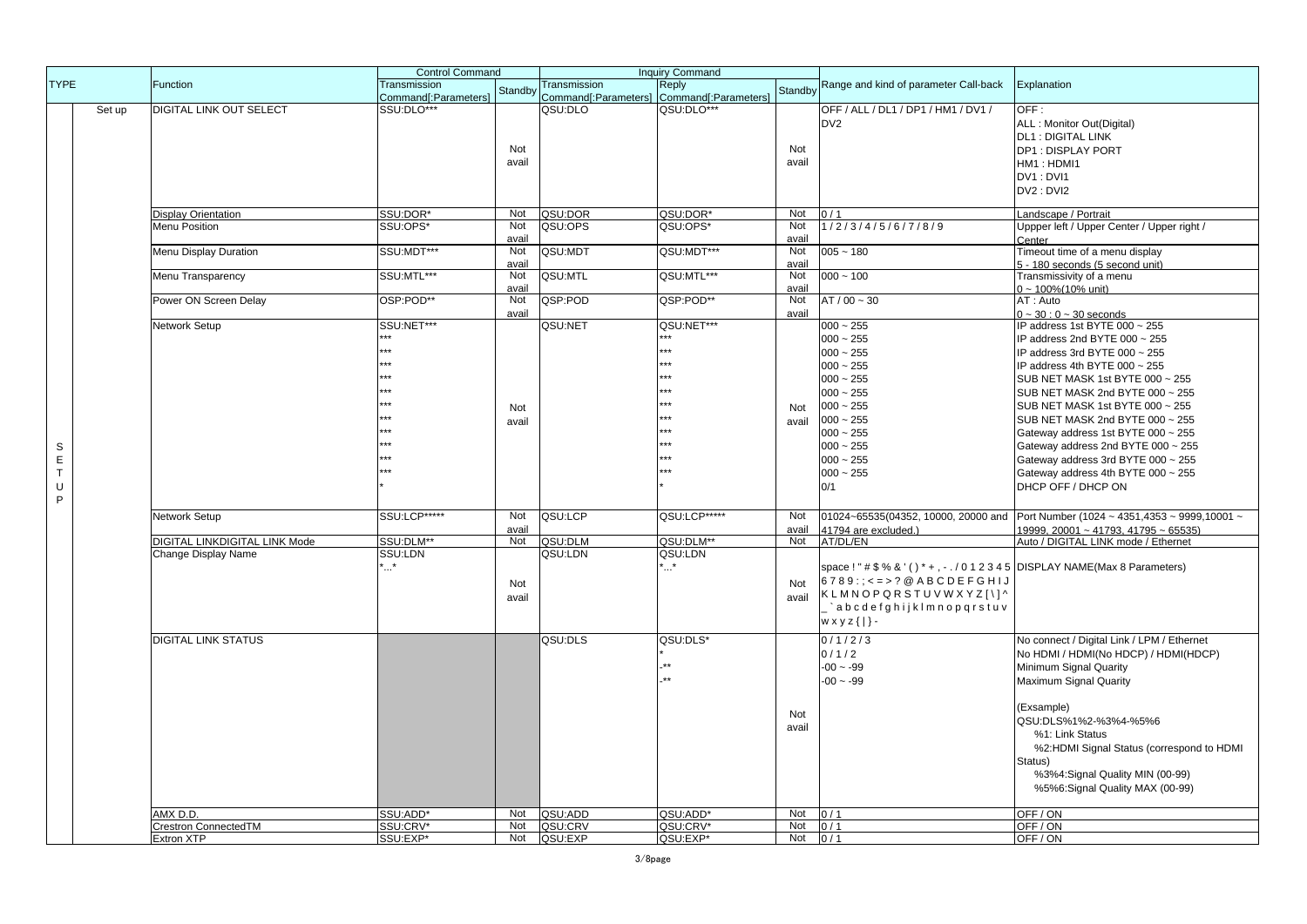|              |                                |                                     | <b>Control Command</b>               |                 | <b>Inquiry Command</b>               |                               |                  |                                                   |                                                    |
|--------------|--------------------------------|-------------------------------------|--------------------------------------|-----------------|--------------------------------------|-------------------------------|------------------|---------------------------------------------------|----------------------------------------------------|
| <b>TYPE</b>  |                                | Function                            | Transmission<br>Command[:Parameters] | Standby         | Transmission<br>Command[:Parameters] | Reply<br>Command[:Parameters] | Standby          | Range and kind of parameter Call-back             | Explanation                                        |
|              | Set up                         | Reset                               | SSU:LRT                              | Not             |                                      |                               |                  |                                                   |                                                    |
|              | Display ID                     | ID.                                 | $AID***$                             | Not             | QAI                                  | QAI:                          | Not              | 000 - 100 / AUT                                   |                                                    |
|              | Setup                          | Auto Command Send Setting           |                                      | avail           |                                      |                               | avail            | 0/1                                               | 1:Control pass = Digital link 0:                   |
|              |                                | <b>IDDisplay ID Auto Setup</b>      | SID:SID*                             | Not             | QID:SID                              | QID:SID*                      | Not              | 0/1                                               | OFF/ON                                             |
|              |                                | <b>IDSerial ID Setup</b>            | SIF:*                                | Not             | OIF                                  | QIF:*                         | Not              | 0/1                                               | OFF/ON                                             |
|              |                                | (Serial ID Function and Display ID) | $***$                                | avail           |                                      |                               | avail            | $000 - 100$                                       | Display ID                                         |
|              |                                | <b>IDDisplay ID</b>                 |                                      |                 | QID:DID                              | QID:DID***                    | Not              | $000 - 100$                                       | Display ID                                         |
|              | Signal                         | 3D Y/C Filter                       | SSG:YCS*                             | Not             | QSG:YCS                              | QSG:YCS*                      | Not              | 0/1                                               | OFF/ON                                             |
|              | Signal                         | Color System                        | SSG:COS                              |                 | QSG:COS                              | QSG:COS                       |                  |                                                   | NTSC / PAL / SECAM / NTSC4.43 / PAL-M / PAL-       |
|              |                                |                                     |                                      | Not<br>avail    |                                      |                               | Not<br>avail     | NTS / PAL / SCM / 4NT / MPA / NPA /<br><b>AUT</b> | N / AUTO                                           |
|              |                                | <b>Sync Signal Setting</b>          | SSG:SNC                              | Not             | QSG:SNC                              | QSG:SNC                       | Not              |                                                   | Only PC input                                      |
|              |                                |                                     |                                      | avail           |                                      |                               | avail            | HAV / GRN                                         | Auto detection / Sync On Green                     |
|              |                                | Cinema Reality (3:2 Pull Down)      | SSG:DCR*                             | Not             | QSG:DCR                              | QSG:DCR*                      | Not              | 0/1                                               | OFF / ON                                           |
|              |                                | <b>XGA Mode</b>                     | SSG:XGA*                             | ποτ             | QSG:XGA                              | QSG:XGA*                      | <b>NOI</b>       | 1/3                                               | 1024x768 / 1366x768                                |
|              |                                | <b>Noise Reduction</b>              | SSG:NRS***                           | <b>RK</b> ail   | QSG:NRS                              | QSG:NRS***                    | <del>avail</del> | OFF / AUT / LOW / MID / HIG                       |                                                    |
|              |                                |                                     |                                      | <del>'N∂i</del> |                                      |                               | <b>Rol</b>       |                                                   | OFF / Auto / Low / Middle / High                   |
|              |                                | <b>MPEG Noise Reduction</b>         | SSG:MNR***                           |                 | QSG:MNR                              | QSG:MNR***                    |                  | OFF / LOW / MID / HIG                             | OFF / Low / Middle / High                          |
|              |                                | Signal Range                        | SSG:HRC***                           | Not             | QSG:HRC                              | QSG:HRC***                    | Not              | VID / FUL / AUT                                   | Video / FULL / Auto                                |
|              |                                |                                     |                                      | avail           |                                      |                               | avail            |                                                   | DVI1/DVI2:"Auto" not avail                         |
|              |                                | Component/RGB-IN Select             | SSU:CMP***                           |                 | QSU:CMP                              | QSU:CMP***                    |                  | YBR/RGB                                           | YBR Signal / RGB Signal                            |
|              |                                |                                     |                                      | Not<br>avail    |                                      |                               | Not<br>avail     |                                                   | Available when PC1/YP1 is selected.                |
|              |                                | YUV/RGB-IN Select                   | SSU:DYR***                           | Not             | QSU:DYR                              | QSU:DYR***                    | Not              | YUV/RGB                                           | YUV Signal / RGB Signal                            |
|              |                                |                                     |                                      | avail           |                                      |                               | avail            |                                                   | HDMI / Display Port / DIGITAL LINK / DVI1 / DVI2   |
| $\mathbb S$  |                                | Input Level                         | VWB:ILV***                           | <b>NO</b>       | QWB:ILV                              | QWB:ILV***                    | <b>NOT</b>       | $-16 - 000 - +16(016)$                            |                                                    |
| E            |                                |                                     |                                      | <del>Wði</del>  |                                      |                               | <del>avail</del> |                                                   |                                                    |
| $\mathsf{T}$ | Screensaver                    | Screensaver ON/OFF                  | OSP:SCR*                             |                 | QSP:SCR                              | QSP:SCR*                      |                  | 0/5                                               | 0:(stop) / 5:(operating))                          |
| U<br>P       |                                | Screensaver Mode                    | SSC:MOD*                             | Not             | QSC:MOD                              | QSC:MOD*                      | Not              | 0/1/2/3/4                                         | 0:OFF / 1:Interval / 2:Time Designation / 3:ON /   |
|              |                                |                                     |                                      | avail           |                                      |                               | avail            |                                                   | 4:Standby after Screensaver                        |
|              |                                | <b>Interval Screensaver</b>         | SSC:INT****<br>****                  | Not             | QSC:INT                              | QSC:INT****<br>****           | Not              | $0000 - 2359,$                                    | Periodic time                                      |
|              |                                |                                     |                                      | avail           |                                      |                               | avail            | $0000 - 2359$                                     | Operating time                                     |
|              |                                | <b>Time Designation Screensaver</b> | SSC:TIM****                          | Not             | QSC:TIM                              | QSC:TIM****                   | Not              | $0000 - 2359$                                     | <b>Start time</b>                                  |
|              |                                |                                     | $***$                                | avail           |                                      | ****                          | avail            | $0000 - 2359$                                     | Finish time                                        |
|              |                                | Standby after Screensaver           | SSC:AOF****                          | πνοτ            | QSC:AOF                              | QSC:AOF****                   | <b>NOT</b>       | $0000 - 2359$                                     | Time of operation(hour:minute)                     |
|              | Input Label                    | Set Label for Current Input         | SSU:ILA***                           |                 | QSU:ILA                              | QSU:ILA***                    |                  | INP / PCN /                                       | reset input name(Except PC) / reset input name(for |
|              |                                |                                     |                                      |                 |                                      |                               |                  |                                                   |                                                    |
|              |                                |                                     |                                      |                 |                                      |                               |                  | DV1 / DV2 / DV3 /                                 | PC)                                                |
|              |                                |                                     |                                      | Not             |                                      |                               | Not              | BD1 / BD2 / BD3 /                                 | DVD1 / DVD2 / DVD3 /                               |
|              |                                |                                     |                                      | avail           |                                      |                               | avail            | CTV / VCR / STB / SKP                             | Blu-ray1 / Blu-ray2 / Blu-ray3 /                   |
|              |                                |                                     |                                      |                 |                                      |                               |                  |                                                   | CATV / VCR / STB / (Skip)                          |
|              |                                |                                     |                                      |                 |                                      |                               |                  |                                                   |                                                    |
|              |                                | Set Label for EACH INPUT            | SSU:ILA+++***                        |                 | QSU:ILA+++                           | QSU:ILA                       |                  |                                                   | <b>INPUT</b>                                       |
|              |                                |                                     |                                      |                 |                                      | $^{+++}$                      |                  | $^{+++}$                                          | HDMI1 / DISPLAY PORT / DIGITAL LINK / DVI1 /       |
|              |                                |                                     |                                      |                 |                                      |                               |                  | HM1/DP1/DL1/DV1/DV2/PC1/YP1/VD1                   | DVI2 / PC / COMPONENT(RGB) / VIDEO                 |
|              |                                |                                     |                                      |                 |                                      |                               |                  |                                                   |                                                    |
|              |                                |                                     |                                      | Not             |                                      | ***                           | Not              |                                                   | (reset input name) / DVD1 / DVD2 / DVD3 /          |
|              |                                |                                     |                                      | avail           |                                      |                               | avail            | INP / DV1 / DV2 / DV3 /                           | Blu-ray1 / Blu-ray2 / Blu-ray3 /                   |
|              |                                |                                     |                                      |                 |                                      |                               |                  | BD1 / BD2 / BD3 /                                 | CATV / VCR / STB / (Skip)                          |
|              |                                |                                     |                                      |                 |                                      |                               |                  | CTV / VCR / STB / SKP                             |                                                    |
|              |                                |                                     |                                      |                 |                                      |                               |                  |                                                   |                                                    |
|              |                                |                                     |                                      |                 |                                      |                               |                  |                                                   |                                                    |
|              | Function Button Function Group |                                     | OSP:KGR***                           | Not             | QSP:KGR                              | QSP:KGR***                    | Not              | INP / MEM / ACT                                   | <b>INPUT / MEMORY / ACTION &amp;</b>               |
|              | Settings                       |                                     |                                      | avail           |                                      |                               | avail            |                                                   | MENU(SHORTCUT)                                     |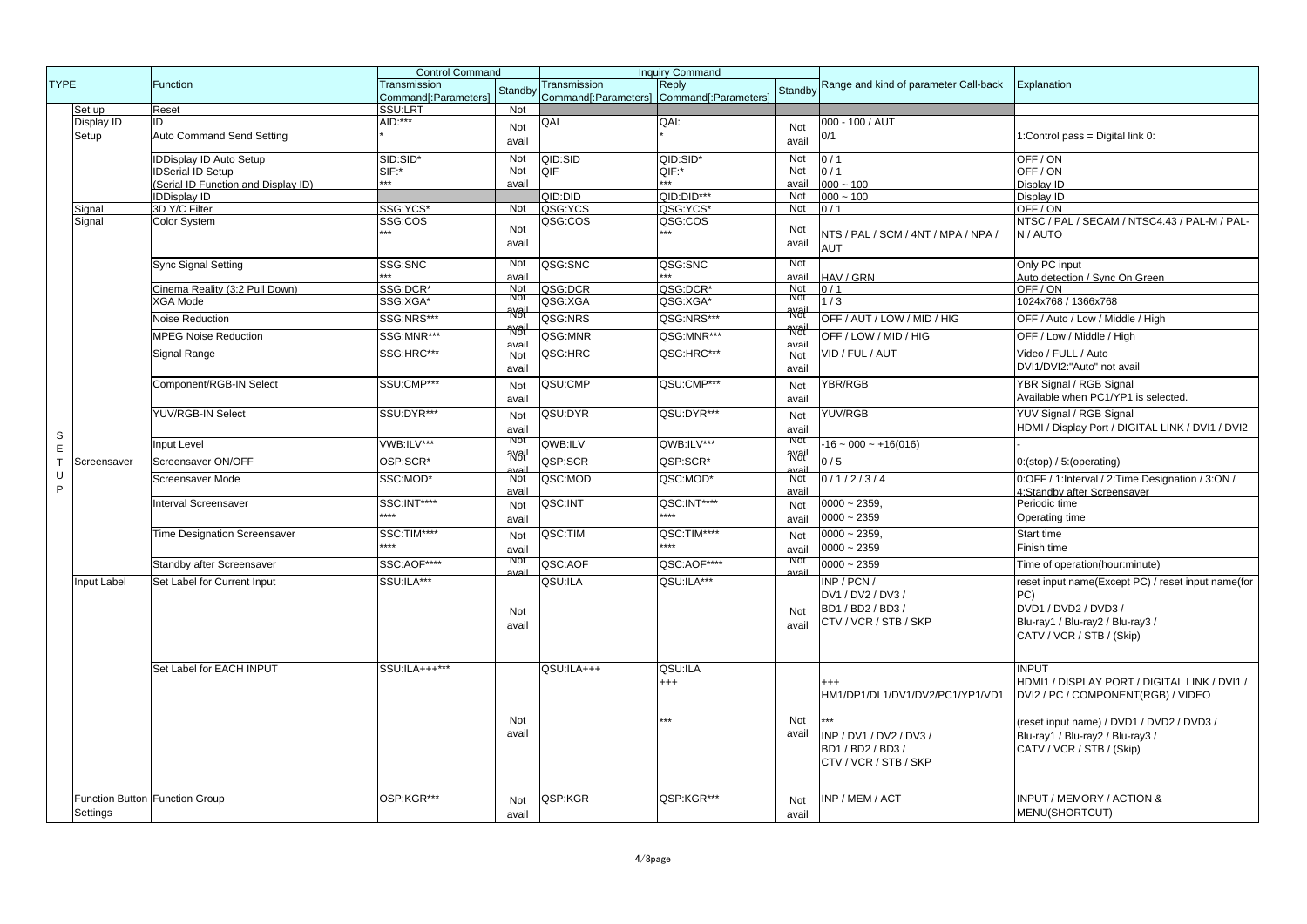|                                                  |                              |                                          | <b>Control Command</b>                            |              |                                                           | <b>Inquiry Command</b>                          |              |                                                                                                                                                        |                                                                                                                                                                                                                                                                                                                                                                                                   |
|--------------------------------------------------|------------------------------|------------------------------------------|---------------------------------------------------|--------------|-----------------------------------------------------------|-------------------------------------------------|--------------|--------------------------------------------------------------------------------------------------------------------------------------------------------|---------------------------------------------------------------------------------------------------------------------------------------------------------------------------------------------------------------------------------------------------------------------------------------------------------------------------------------------------------------------------------------------------|
| <b>TYPE</b>                                      |                              | <b>Function</b>                          | Transmission<br>Command <sup>[</sup> :Parameters] | Standby      | Transmission<br>Command[:Parameters] Command[:Parameters] | Reply                                           | Standby      | Range and kind of parameter Call-back                                                                                                                  | Explanation                                                                                                                                                                                                                                                                                                                                                                                       |
|                                                  | Settings                     | Function Button Function Button Settings | OSP:KFN*                                          | Not<br>avail | QSP:KFN*                                                  | QSP:KFN*                                        | Not<br>avail | $1 - 9.0$<br>(ACTION & MENU)<br>SIG / SSV / SUT / ECO / MLT / OSH<br>(INPUT)<br>HM1/DP1/DL1/DV1/DV2/PC1/YP1/VD1/<br>UD1                                | setup to FUNCTION KEY 1 - setup to FUNCTION<br>KEY 9, setup to FUNCTION KEY 0<br>(ACTION & MENU)<br>Signal menu / Screensaver menu / Timer setup<br>menu / ECO Mode menu / Multi Display menu / AV<br>Mute<br>(INPUT)<br>HDMI1 / DISPLAY PORT / DIGITAL LINK / DVI1 /<br>DVI2 / PC / COMPONENT(RGB) / VIDEO / USB<br>Display                                                                      |
|                                                  | Multi Display                | Multi Display ON/OFF                     | MDC:*                                             | Not          |                                                           |                                                 |              | 0/1                                                                                                                                                    | OFF/ON                                                                                                                                                                                                                                                                                                                                                                                            |
|                                                  | Setup                        | Multi Display Setup (Detail)             | MDC:EXP*<br>بديديه                                | Not<br>avail | QDC:EXP                                                   | QDC:EXP*<br>***<br>ی ی ر<br>***                 | Not<br>avail | $0/1$ ,<br>$01 - 10$<br>$01 - 10$ ,<br>$000 - 100,$<br>$000 - 100$<br>$001 \sim 010 \sim 011 \sim 090 \sim 091 \sim 100$                               | OFF / ON.<br>Horizontal Scale $1 \sim 10$ ,<br>Vertical Scale $1 \sim 10$ ,<br>Bezel H Adjustment 0 ~ 100<br>Bezel V Adjustment 0 ~ 100<br>Location A1 ~ A10 ~ B1 ~ I10 ~ J1 ~ J10                                                                                                                                                                                                                |
| S<br>$\mathsf E$<br>$\bar{\mathsf{T}}$<br>U<br>P | TimerSetup                   |                                          | TIM:PRG**<br>****                                 | Not<br>avail | QIM:PRG**                                                 | QIM:PRG**<br>***<br>e sk sk<br>$***$<br>e sk sk | Not<br>avail | 01 20,<br>0/1.<br>SUN / MON / TUE / WED / THU / FRI /<br>SAT / EVD,<br>PON / POF.<br>0000 2359.<br>HM1/DP1/DL1/DV1/DV2/PC1/YP1/VD1/<br>UD <sub>1</sub> | Program number120,<br>0:OFF / 1:ON.<br>A lower parameter is not given when the upper<br>setup is "OFF."<br>(a day of the week): Sunday / Monday / Tuesday /<br>Wednesday / Thursday / Friday / Saturday /<br>Everyday<br>(Action type)PON:ON / POF:OFF,<br>Time (hour, minute)<br>(start-up input)<br>HDMI1/DISPLAY PORT/DIGITAL<br>LINK/DVI1/DVI2/PC/COMPONENT(RGB)/VIDEO/U<br><b>SB Display</b> |
|                                                  | <b>Present Time</b><br>Setup | Present Day                              | TIM:DAY***                                        | Not<br>avail | QIM:DAY                                                   | QIM:DAY***                                      | Not<br>avail | SUN / MON / TUE / WED / THU / FRI /<br><b>SAT</b>                                                                                                      | (a day of the week): Sunday / Monday / Tuesday /<br>Wednesdav / Thursdav / Fridav / Saturdav                                                                                                                                                                                                                                                                                                      |
|                                                  |                              | Present Time                             | TIM:NOW0****                                      | Not          | QIM:NOW                                                   | QIM:NOW0****                                    | Not          | $0000 - 2359$                                                                                                                                          | Present time (hour:minute)                                                                                                                                                                                                                                                                                                                                                                        |
|                                                  | Backup Input<br>Setup        | Input Change Mode Off                    | SBI:OFF<br>(NON)<br><b>NON</b>                    | Not<br>avail | QBI                                                       | QBI:OFF<br><b>NON</b><br><b>NON</b>             | Not<br>avail | 0/1                                                                                                                                                    | 0: Disable / 1 : Enable (Auto switch back mode)                                                                                                                                                                                                                                                                                                                                                   |
|                                                  |                              | Input Change Mode Quick                  | SBI:QIC<br>$***$<br>***                           | Not<br>avail | QBI                                                       | QBI:QIC<br>***<br>$***$                         | Not<br>avail | NON / HM1 / DP1 / DL1 / DV1 / DV2<br>NON / HM1 / DP1 / DL1 / DV1 / DV2<br>0/1                                                                          | (Primary backup input)<br>(Secondary backup input)<br>0: Disable / 1 : Enable (Auto switch back mode)                                                                                                                                                                                                                                                                                             |
|                                                  |                              | Input Change Mode Normal                 | SBI:NOR<br>$***$                                  | Not<br>avail | QBI                                                       | QBI:NOR<br>***                                  | Not<br>avail | NON / HM1 / DP1 / DL1 / DV1 / DV2 /<br>PC1 / YP1 / VD1 / UD1<br>NON / HM1 / DP1 / DL1 / DV1 / DV2 /<br>PC1 / YP1 / VD1 / UD1                           | (Primary backup input)<br>(Secondary backup input)<br>0: Disable / 1 : Enable (Auto switch back mode)                                                                                                                                                                                                                                                                                             |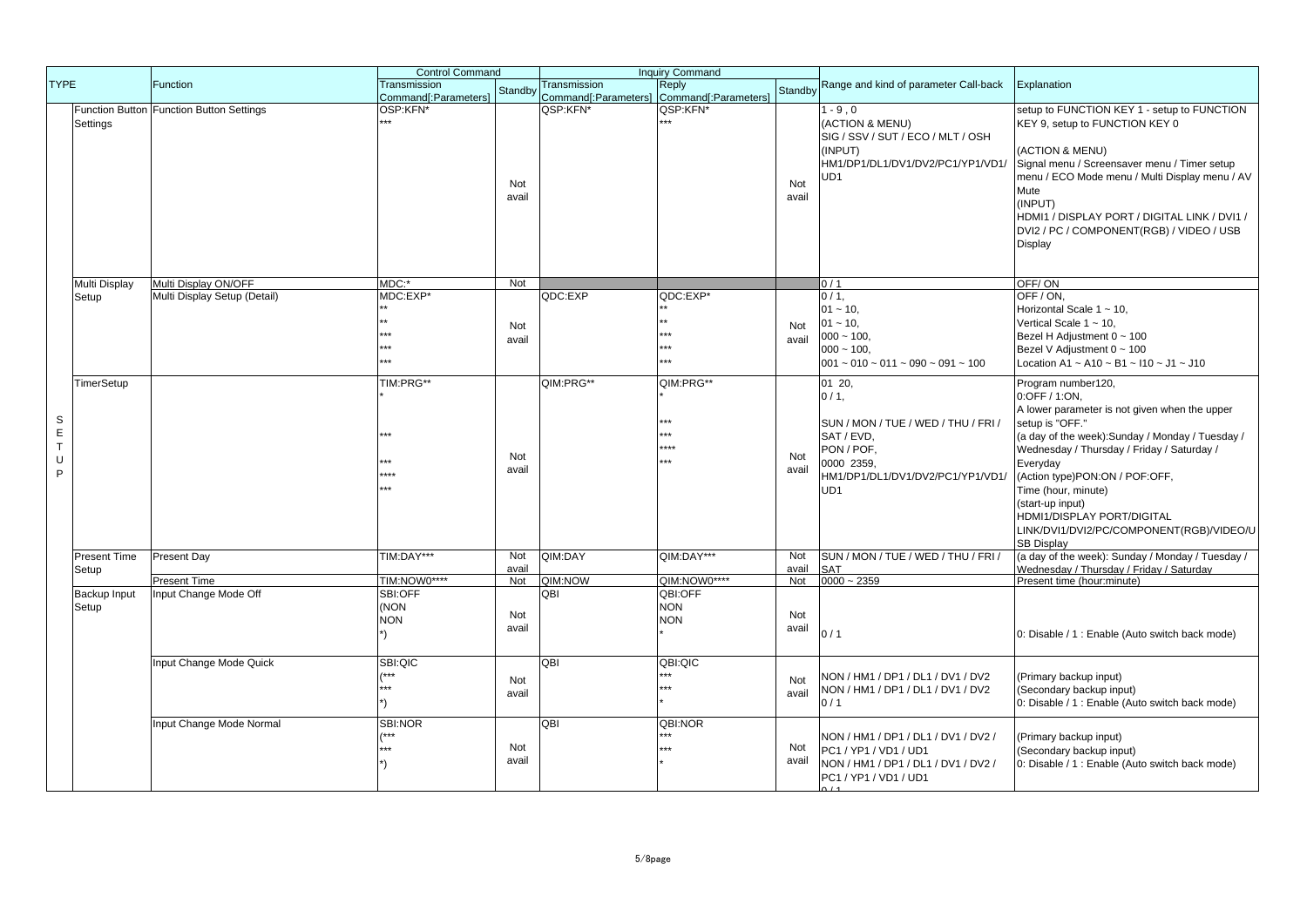|                |                     |                                                         | <b>Control Command</b> |            |                      | <b>Inquiry Command</b> |            |                                       |                                                     |
|----------------|---------------------|---------------------------------------------------------|------------------------|------------|----------------------|------------------------|------------|---------------------------------------|-----------------------------------------------------|
| <b>TYPE</b>    |                     | Function                                                | Transmission           |            | Transmission         | Reply                  | Standby    | Range and kind of parameter Call-back | Explanation                                         |
|                |                     |                                                         | Command[:Parameters]   | Standby    | Command[:Parameters] | Command[:Parameters]   |            |                                       |                                                     |
|                | Backup Input        | <b>Backup Input Status</b>                              |                        |            | QBI:STS              | QBI:STS                |            |                                       |                                                     |
|                | Setup               |                                                         |                        |            |                      |                        |            | 0/1                                   | 0: inactive / 1: active (Status)                    |
|                |                     |                                                         |                        |            |                      |                        | Not        | HM1/DP1/DL1/DV1/DV2/PC1/YP1/VD1/      | Main Input                                          |
|                |                     |                                                         |                        |            |                      |                        | avail      | UD1                                   | 0: Main Input / 1: Primary Backup input / 2:        |
|                |                     |                                                         |                        |            |                      |                        |            | 0/1/2                                 | Secondary Backup input (Current Input Status)       |
|                |                     |                                                         |                        |            |                      |                        |            |                                       |                                                     |
|                |                     |                                                         |                        |            |                      |                        |            |                                       |                                                     |
|                |                     | <b>Backup Input Signal Status</b>                       |                        |            | QBI:SIG              | QBI:SIG                |            |                                       |                                                     |
|                |                     |                                                         |                        |            |                      |                        |            | 0/1                                   | 0 : no signal / 1 : not no signal (Main input)      |
|                |                     |                                                         |                        |            |                      |                        |            | 0/1                                   | 0 : no signal / 1 : not no signal (Primary backup   |
|                |                     |                                                         |                        |            |                      |                        |            | 0/1                                   | input)                                              |
|                |                     |                                                         |                        |            |                      |                        | Not        |                                       | 0 : no signal / 1 : not no signal (Secondary backup |
|                |                     |                                                         |                        |            |                      |                        | avail      |                                       | input)                                              |
| $\mathbb S$    |                     |                                                         |                        |            |                      |                        |            |                                       |                                                     |
| $\mathsf E$    |                     |                                                         |                        |            |                      |                        |            |                                       | When Input change mode is not Off                   |
| $\top$         |                     |                                                         |                        |            |                      |                        |            |                                       |                                                     |
| U              |                     |                                                         |                        |            |                      |                        |            |                                       |                                                     |
| P              |                     |                                                         |                        |            |                      |                        |            |                                       |                                                     |
|                | Backup Input        | <b>Manual Switch Back</b>                               | <b>BIP:FSB</b>         | Not        |                      |                        |            |                                       | Enable when Input change mode is not Off and        |
|                | Setup               |                                                         |                        | avail      |                      |                        |            |                                       | Auto switch back mode is Disable                    |
|                | Control settings    | <b>Serial Control</b>                                   | SCT:SEC***             | Not        | QCT:SEC              | QCT:SEC***             | Not        | <b>SE1/DL1</b>                        | Serial in / DIGITAL LINK                            |
|                |                     | Serial Out                                              | SCT:SEO***             | Not        | QCT:SEO              | QCT:SEO***             | Not        | <b>SE1/DL1</b>                        | Serial out / DIGITAL LINK                           |
|                |                     | <b>RIR Control</b>                                      | SCT:IRC***             | Not        | QCT:IRC              | QCT:IRC***             | Not        | <b>BI1 / IR1 / DL1</b>                | Built in / IR-in / DIGITAL LINK                     |
|                |                     | RIR Out                                                 | SCT:IRO***             | Not        | QCT:IRO              | QCT:IRO***             | Not        | <b>IR1/DL1</b>                        | IR-out / DIGITAL LINK                               |
|                |                     | Serial Daisy Chain Position                             | SCT:DCP***             | Not<br>Not | QCT:DCP              | QCT:DCP***             | Not        | TOP / DEF / END                       | $TOP / -- / END$                                    |
|                |                     | (ID) Serial Response(ID ALL)                            | SCT:RIA*               | Not        | QCT:RIA              | QCT:RIA*               | Not<br>Not | 0/1<br>A/B/C/D/E/F/G                  | OFF/ON<br>A/B/C/D/E/F/G                             |
|                |                     | <b>IDSerial ID Group</b><br>ID )Serial ResponseID Group | SCT:SIG*<br>SCT:RIG*   | Not        | QCT:SIG<br>QCT:RIG   | QCT:SIG*<br>QCT:RIG*   | Not        | 0/1                                   | OFF/ON                                              |
|                | <b>USBUSB</b> media | <b>USBUSB</b> media player                              | SUS:UMP*               | Not        | QUS:UMP              | QUS:UMP*               | Not        | 0/1                                   | Disable / Enable                                    |
|                |                     |                                                         | SUS:RSP*               | Not        | QUS:RSP              | QUS:RSP*               | Not        | 0/1                                   | OFF / ON                                            |
|                | player Seiup        | Resume play<br>Slide show duration                      | SUS:SSD***             | Not        | QUS:SSD              | QUS:SSD***             | Not        | $005 - 600$                           | 5 - 600 seconds (5 second unit)                     |
|                | Options Menu        | On screen display                                       | OSP:OSD*               | Not        | QSP:OSD              | QSP:OSD*               | Not        | 0/1/2                                 | OFF / ON / (Undisplayed at the time of external     |
|                |                     | Initial input                                           | OSP:IIN***             |            | QSP:IIN              | QSP:IIN***             |            | OFF / HM1 / DP1 / DL1 / DV1 / DV2 /   | OFF / HDMI1 / DISPLAY PORT / DIGITAL LINK /         |
|                |                     |                                                         |                        | Not        |                      |                        | Not        | PC1 / YP1 / VD1 / UD1                 | DVI1 / DVI2 / PC / COMPONENT(RGB) / VIDEO /         |
|                |                     |                                                         |                        | avail      |                      |                        | avail      |                                       | <b>USB Display</b>                                  |
|                |                     |                                                         |                        |            |                      |                        |            |                                       |                                                     |
|                |                     | <b>Initial VOL level</b>                                | OSP:IVL****            | Not        | QSP:IVL              | QSP:IVL****            | Not        | $0/1$ ,                               | OFF/ON,                                             |
|                |                     |                                                         |                        | avail      |                      |                        | avail      | $000 - 100$                           | $0 - 100$                                           |
|                |                     | Maximum VOL level                                       | OSP:MVL****            | Not        | QSP:MVL              | QSP:MVL****            | Not        | $0/1$ ,                               | OFF / ON,                                           |
| $\mathsf O$    |                     |                                                         |                        | avail      |                      |                        | avail      | $000 - 100$                           | $0 - 100$                                           |
| p              |                     | Input lock                                              | OSP:INL***             | Not        | QSP:INL              | QSP:INL***             | Not        | OFF / HM1 / DP1 / DL1 / DV1 / DV2 /   | OFF / HDMI1 / DISPLAY PORT / DIGITAL LINK /         |
| $\mathbf{t}$   |                     |                                                         |                        | avail      |                      |                        | avail      | PC1 / YP1 / VD1 / UD1                 | DVI1 / DVI2 / PC / COMPONENT(RGB) / VIDEO /         |
| $\mathbf{i}$   |                     |                                                         |                        |            |                      |                        |            |                                       | <b>USB Display</b>                                  |
| $\mathsf{o}\,$ |                     | Button lock                                             | OSP:BTL***             | Not        | QSP:BTL              | QSP:BTL***             | Not        | OFF / MEN / ALL                       | OFF / MENU&ENTER / ON                               |
| $\mathsf n$    |                     | Remocon User level                                      | OSP:RCM*               | Not        | QSP:RCM              | QSP:RCM*               | Not        | 0/1/2/3                               | OFF / User1 / User2 / User3                         |
| ${\tt S}$      |                     | Local Dimming                                           | OSP:LDM*               | Not        | QSP:LDM              | QSP:LDM*               | Not        | 0/1                                   | OFF / ON                                            |
|                |                     |                                                         |                        | avail      |                      |                        | avail      |                                       |                                                     |
| M              |                     | Off-timer function                                      | OSP:OFT*               | Not        | QSP:OFT              | QSP:OFT*               | Not        | 0/1                                   | OFF/ON                                              |
| e              |                     | Initail Power Mode                                      | OSP:IPM***             | Not        | QSP:IPM              | QSP:IPM***             | Not        | NOR /                                 | NORMAL(return to a front state) /                   |
| n              |                     |                                                         |                        | avail      |                      |                        | avail      | PON / STB                             | ON / STANDBY                                        |
| u              |                     | Clock Display                                           | OSP:CLK*               | Not        | QSP:CLK              | QSP:CLK*               | Not        | 0/1                                   | OFF/ON                                              |
|                |                     | LAN Control Protocol                                    | OSP:LPN***             | Not        | QSP:LPN              | QSP:LPN***             | Not        | $LP1/\overline{LP2}$                  | Procotol1 / Protocol2                               |
|                |                     |                                                         |                        | avail      |                      |                        | avail      |                                       |                                                     |
|                |                     | PC AUTO SETUP                                           | OSP:PAS*               | Not        | QSP:PAS              | QSP:PAS*               | Not        | 0/1                                   | OFF/ON                                              |
|                | Information         |                                                         |                        | Not        |                      |                        | Not        |                                       | 0: Off /1:On                                        |
|                | Timing              | No Signal Warning                                       | SIT:NSW*               | avail      | QIT:NSW              | QIT:NSW*               | avail      | 0/1                                   | On:display sends out the no signal                  |
|                |                     |                                                         |                        |            |                      |                        |            |                                       | warning.(QST:NSW*)                                  |
|                |                     |                                                         |                        | <b>Not</b> |                      |                        | <b>Not</b> |                                       |                                                     |
|                |                     | No Signal Warning Timing                                | SIT:SWT**              | avail      | QIT:SWT              | QIT:SWT**              | avail      | $01 - 60$                             | $01 - 60$ (minutes)                                 |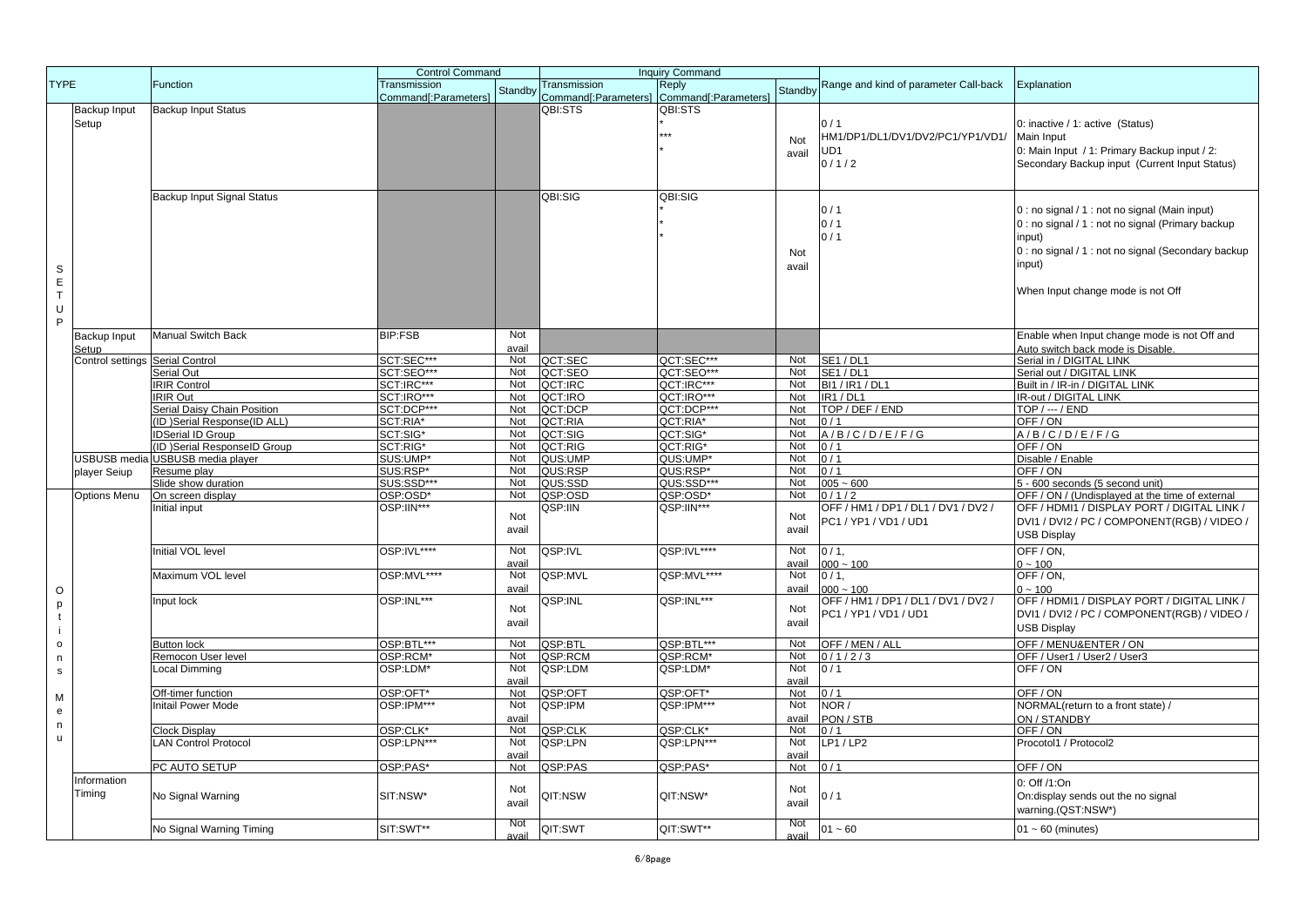|                              |                       |                                                                                                                   | <b>Control Command</b>               |                    | <b>Inquiry Command</b> |                                                    |              |                                       |                                                                                  |
|------------------------------|-----------------------|-------------------------------------------------------------------------------------------------------------------|--------------------------------------|--------------------|------------------------|----------------------------------------------------|--------------|---------------------------------------|----------------------------------------------------------------------------------|
| <b>TYPE</b>                  |                       | Function                                                                                                          | Transmission<br>Command[:Parameters] | Standby            | Transmission           | Reply<br>Command[:Parameters] Command[:Parameters] | Standby      | Range and kind of parameter Call-back | Explanation                                                                      |
|                              | Information<br>Timing | Query status : No Signal Warning Timing                                                                           |                                      | Not<br>avail       | QST:NSW                | QST:NSW*                                           | Not<br>avail | 0/1                                   | 1: No Signal Warning:<br>0: No waring for this function.                         |
|                              |                       | Message of No Signal Warning (Auto)<br>While RS-232C controls:<br>message sent on the display automatically.      |                                      | Not<br>avail       |                        | QST:NSW*                                           | Not<br>avail | 0/1                                   | 1: No Signal Warning:<br>0: No waring for this function.                         |
|                              |                       | No Signal Error                                                                                                   | SIT:NSE*                             | Not<br>avail       | QIT:NSE                | QIT:NSE*                                           | Not<br>avail | 0/1                                   | 0: Off /1:On<br>On:display sends out the no signal<br>error(QST:NSE*)            |
|                              |                       | No Signal Error Timing                                                                                            | SIT:SET**                            | <b>Not</b><br>avai | QIT:SET                | QIT:SET**                                          | Not<br>avai  | $01 - 90$                             | $01 - 90$ (minutes)                                                              |
| O<br>p                       |                       | Query status : No Signal Error Timing                                                                             |                                      | Not<br>avail       | QST:NSE                | QST:NSE*                                           | Not<br>avail | 0/1                                   | 1: No Signal Error<br>0: No error for this function.                             |
| $\mathbf{t}$<br>$\mathsf{o}$ |                       | Message of No Signal Error Timing (Auto)<br>While RS-232C controls:<br>message sent on the display automatically. |                                      | Not<br>avail       |                        | QST:NSE*                                           | Not<br>avail | 0/1                                   | 1: No Signal Error<br>0: No error for this function.                             |
| n<br>$\mathbf{s}$<br>M       |                       | <b>Temperature Warning</b>                                                                                        | SIT:TPW*                             | Not<br>avail       | QIT:TPW                | QIT:TPW*                                           | Not<br>avail | 0/1                                   | 0: Off /1:On<br>On:display sends out the warning<br>temperature(QST:TO*)         |
| ${\bf e}$<br>n<br>u          |                       | Query status : Temperature warning                                                                                |                                      | Not<br>avail       | QST:TO                 | QST:TO*                                            | Not<br>avail | 0/1                                   | 1: "HIGH TEMPERATURE-MODE". *Please check<br>the condition.<br>0: "NORMAL-MODE". |
|                              |                       | Message of Temperatur warning(Auto)<br>While RS-232C controls:<br>message sent on the display automatically.      |                                      | Not<br>avail       |                        | QST:TO*                                            | Not<br>avail | 0/1                                   | 1: "HIGH TEMPERATURE-MODE", *Please check<br>the condition.<br>0: "NORMAL-MODE". |
|                              |                       | No Signal Warning                                                                                                 | SIT:NSW*                             | Not<br>avail       | QIT:NSW                | QIT:NSW*                                           | Not<br>avail | 0/1                                   | Off / On<br>Not send command if set Off.                                         |
|                              |                       | No Signal Warning Timing                                                                                          | SIT:SWT**                            | Not                | QIT:SWT                | QIT:SWT**                                          | Not          | $01 - 60$                             | $01 - 60$ (minutes)                                                              |
|                              |                       | No Signal Error                                                                                                   | SIT:NSE*                             | Not                | QIT:NSE                | QIT:NSE*                                           | Not          | 0/1                                   | Off / $On$                                                                       |
|                              |                       |                                                                                                                   |                                      | avail              |                        |                                                    | avail        |                                       | Not send command if set Off                                                      |
|                              |                       | No Signal Error Timing                                                                                            | SIT:SET**                            | Not<br>avail       | QIT:SET                | QIT:SET**                                          | Not<br>avail | $01 - 90$                             | $01 - 90$ (minutes)                                                              |
|                              |                       | <b>Temperature Waning</b>                                                                                         | SIT:TPW*                             | Not                | QIT:TPW                | QIT:TPW*                                           | Not          | 0/1                                   | Off / On                                                                         |
|                              | Others                |                                                                                                                   | <b>DDS</b>                           | avail<br>Not       |                        |                                                    | avail        |                                       | Not send command if set Off                                                      |
|                              |                       | Recall<br>Audio Mute                                                                                              | AOC:*                                | Not                |                        |                                                    |              | 0/1                                   | Recall<br>MUTE OFF / MUTE ON                                                     |
|                              |                       | OSDOSD Clear                                                                                                      | <b>VDO</b>                           | Not                |                        |                                                    |              |                                       | <b>OSD Clear</b>                                                                 |
|                              |                       | Off Timer                                                                                                         | ZOT:**                               | Not                |                        |                                                    |              | $00 - 90$                             | $0 \sim 90$ (minutes)                                                            |
|                              |                       | Local Dimming                                                                                                     | OSP:LDM*                             | Not<br>avail       | QSP:LDM                | QSP:LDM*                                           | Not          | 0/1                                   | OFF/ON                                                                           |
| $\circ$                      |                       | Inquiry about Signal Frequency of input signal                                                                    |                                      |                    | QFR                    | QFR:***.*<br>$+ + +$                               | avail<br>Not | $000.0 - 999.9$                       | Horizontal frequency                                                             |
|                              |                       |                                                                                                                   |                                      |                    |                        | OSF:*********************                          | avail        | $000.0 - 999.9$                       | Vertical frequency                                                               |
| t                            |                       | Inquiry about Signal Format of input signal                                                                       |                                      |                    | QSF<br>QST:DLD         | QST:DLD*                                           | Not          | MAX 20 Charactors                     | Signal format information                                                        |
| h                            |                       | DIGITAL LINK Inquiry about detail of DIGITAL                                                                      |                                      |                    |                        | ***                                                |              | 0/1/2/3                               | No connect / Digital Link / LPM / Ethernet                                       |
| ${\bf e}$                    |                       | LINK status                                                                                                       |                                      |                    |                        |                                                    |              | $000-225, < 20$                       | (Est. Cable Length)(m)                                                           |
| $\mathsf{r}$                 |                       |                                                                                                                   |                                      |                    |                        |                                                    |              | 0/1/2                                 | No HDMI / HDMI(No HDCP) / HDMI(HDCP)                                             |
| s                            |                       |                                                                                                                   |                                      |                    |                        |                                                    |              | $-00 - 99$                            | <b>ChannelA Signal Quarity</b>                                                   |
|                              |                       |                                                                                                                   |                                      |                    |                        |                                                    | Not          | $-00 - 99$                            | <b>ChannelB Signal Quarity</b>                                                   |
|                              |                       |                                                                                                                   |                                      |                    |                        |                                                    | avail        | $-00 - -99$                           | <b>ChannelC Signal Quarity</b>                                                   |
|                              |                       |                                                                                                                   |                                      |                    |                        |                                                    |              | $-00 - 99$                            | <b>ChannelD Signal Quarity</b>                                                   |
|                              |                       |                                                                                                                   |                                      |                    |                        |                                                    |              | $-00 - 99$                            | Minimum Signal Quarity                                                           |
|                              |                       |                                                                                                                   |                                      |                    |                        |                                                    |              | $-00 - 99$                            | Maximum Signal Quarity                                                           |
|                              |                       |                                                                                                                   |                                      |                    |                        |                                                    |              |                                       |                                                                                  |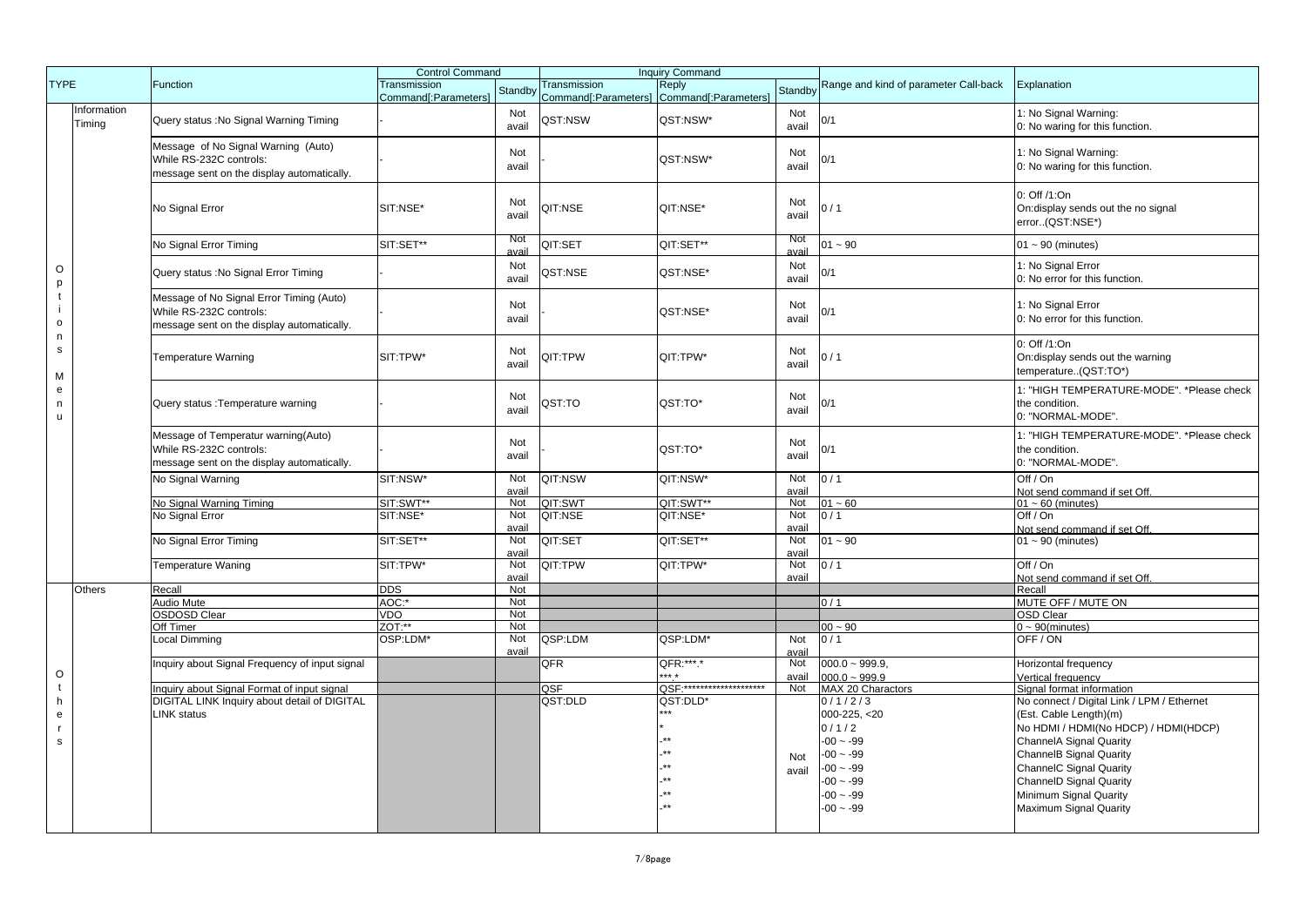|             |               |                                 |                      | <b>Control Command</b> |                                                   | <b>Inquiry Command</b> |         |                                           |                                                  |
|-------------|---------------|---------------------------------|----------------------|------------------------|---------------------------------------------------|------------------------|---------|-------------------------------------------|--------------------------------------------------|
| <b>TYPE</b> |               | Function                        | Transmission         |                        | Transmission                                      | Reply                  | Standby | Range and kind of parameter Call-back     | Explanation                                      |
|             |               |                                 | Command[:Parameters] |                        | Standby Command[:Parameters] Command[:Parameters] |                        |         |                                           |                                                  |
|             | <b>Others</b> | Inquiry about No Signal Warning |                      |                        | QST:NSW                                           | QST:NSW*               | Not     | 0/1                                       | 0 : Normal / 1: No Signal Warning                |
|             |               |                                 |                      |                        |                                                   |                        | avail   |                                           | Reply "0" when No Signal Warning is set "OFF".   |
|             |               | Inquiry about No Signal Error   |                      |                        | <b>OST:NSE</b>                                    | QST:NSE*               | Not     | 0/1                                       | 0 : Normal / 1 : No Signal Error                 |
|             |               |                                 |                      |                        |                                                   |                        | avail   |                                           | Reply "0" when No Signal Error is set "OFF".     |
|             |               | Auto Command Send Setting       | RCM:*                |                        |                                                   |                        |         | 0/1                                       | OFF / ON --- (QSS command)                       |
|             |               |                                 |                      |                        |                                                   |                        |         | $\frac{1}{2}$                             | OFF / ON --- (QSS:STSERR)                        |
|             |               |                                 |                      |                        |                                                   |                        |         | (Number of parameters is 1 to 2.)         |                                                  |
|             |               | Inquiry about Model Name        |                      |                        | <b>IQMN</b>                                       | QMN: *****             | Avail   | 55F12                                     |                                                  |
|             |               | Software Version (Main MCU)     |                      |                        | <b>QRV</b>                                        | QRV: *.*****LFV70      | Avail   |                                           |                                                  |
|             |               | Software Version (Sub MCU)      |                      |                        | QRV:STB                                           | QRV:STB**.**           | Avail   |                                           |                                                  |
|             |               | Serial number                   |                      |                        | <b>QSN</b>                                        | QSN: ******            | Avail   | (9 to 15 figures of the ASCII characters) | (Alphanumeric character), (capital letter of the |
|             |               |                                 |                      |                        |                                                   |                        |         |                                           | alphabet),(Blank),'-',(0x30-0x39,0x41-           |
| O           |               |                                 |                      |                        |                                                   |                        |         |                                           | 0x5a,0x20,0x2d)                                  |
|             |               | <b>SOS History</b>              |                      |                        | loss                                              | QSS:**.                | Avail   | $00 \sim FF$ .                            | Number of times                                  |
|             |               |                                 |                      |                        |                                                   |                        |         | $00 \sim FF$ .                            | First time SOS classification                    |
|             |               |                                 |                      |                        |                                                   |                        |         | $00 \sim FF$ .                            | 2nd SOS classification                           |
| е           |               |                                 |                      |                        |                                                   |                        |         | $00 \sim FF$ .                            | 3n time SOS classification                       |
|             |               |                                 |                      |                        |                                                   |                        |         | $00 \sim FF$ .                            | 3n+1st SOS classification                        |
| s           |               |                                 |                      |                        |                                                   |                        |         | $00 \sim FF$                              | 3n+2nd SOS classification                        |
|             |               |                                 |                      |                        |                                                   |                        |         |                                           |                                                  |
|             |               |                                 |                      |                        |                                                   |                        |         |                                           |                                                  |
|             |               |                                 |                      |                        |                                                   |                        |         |                                           | In the 10th time, it is arranged as follows.     |
|             |               |                                 |                      |                        |                                                   |                        |         |                                           | First time SOS classification                    |
|             |               |                                 |                      |                        |                                                   |                        |         |                                           | 2nd SOS classification                           |
|             |               |                                 |                      |                        |                                                   |                        |         |                                           | 9th SOS classification                           |
|             |               |                                 |                      |                        |                                                   |                        |         |                                           | 10th SOS classification                          |
|             |               |                                 |                      |                        |                                                   |                        |         |                                           | 8th SOS classification                           |
|             |               |                                 |                      |                        |                                                   |                        |         |                                           |                                                  |
|             |               |                                 |                      |                        |                                                   |                        |         |                                           |                                                  |
|             |               |                                 |                      |                        |                                                   |                        |         |                                           |                                                  |
|             |               | Inquiry about SOS Status        |                      |                        | <b>QSS:STS</b>                                    | QSS:STS***             |         | Avail NON / ERR / EXT                     | no SOS history / SOS generating / SOS history    |